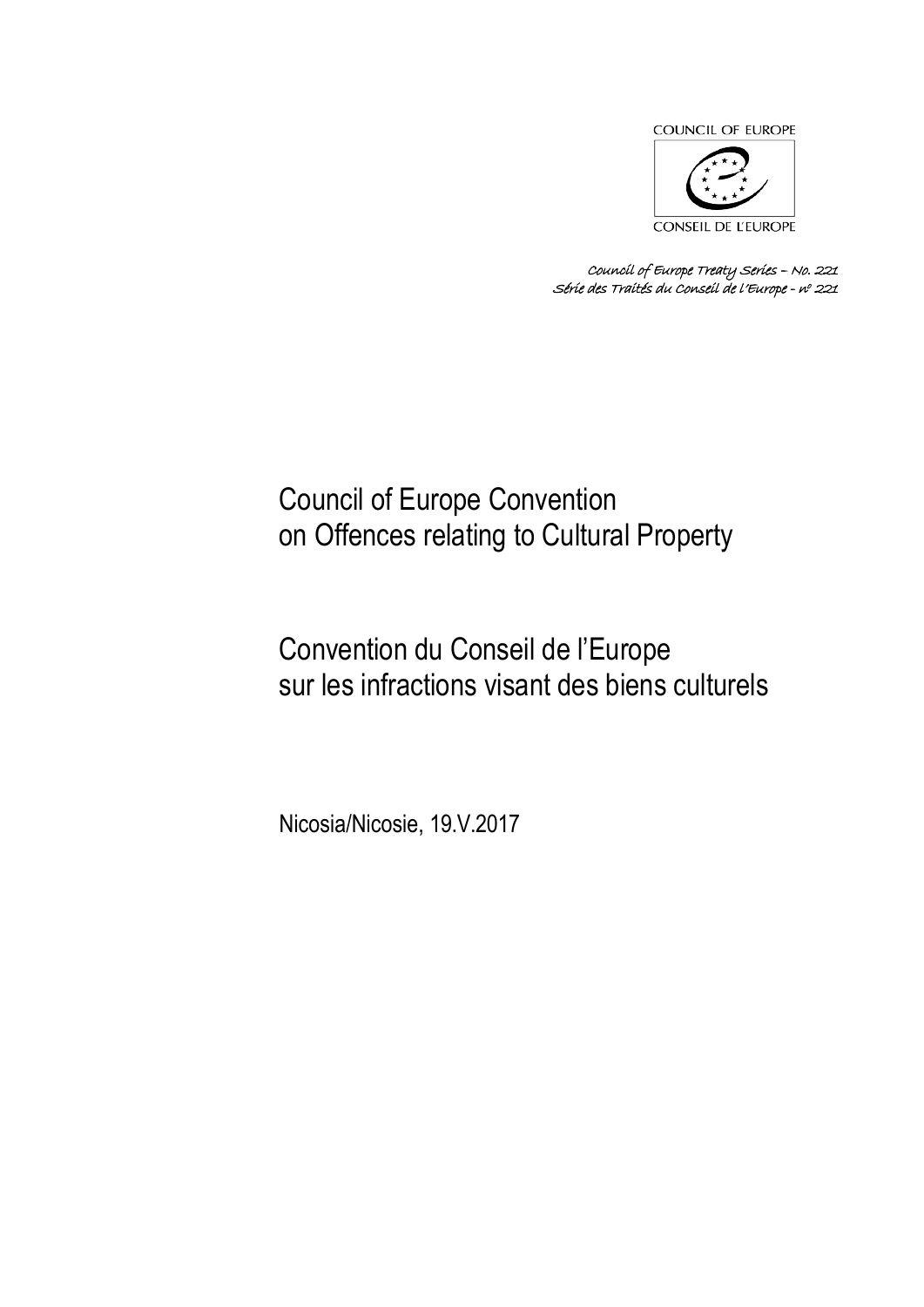#### **Preamble**

The member States of the Council of Europe and the other signatories to this Convention,

Considering that the aim of the Council of Europe is to achieve a greater unity between its members;

Being convinced that the diverse cultural property belonging to peoples constitutes a unique and important testimony of the culture and identity of such peoples, and forms their cultural heritage;

Concerned that offences related to cultural property are growing and that such offences, to an increasing extent, are leading to the destruction of the world's cultural heritage;

Considering that unlawfully excavated and illicitly exported or imported cultural property is increasingly being sold in many different ways, including through antique shops and auction houses, and over the internet;

Considering that organised crime is involved in the trafficking of cultural property;

Concerned that terrorist groups are involved in the deliberate destruction of cultural heritage and use the illicit trade of cultural property as a source of financing;

Convinced of the need for a new Council of Europe Convention on Offences relating to Cultural Property which sets out criminal sanctions in this regard and which will replace the European Convention on Offences relating to Cultural Property (ETS No. 119), opened for signature in Delphi on 23 June 1985;

Having regard to the European Cultural Convention (ETS No. 18, 1954), the European Convention on the Protection of the Archaeological Heritage (ETS No. 66, 1969; ETS No. 143, revised in 1992), the Convention for the Protection of the Architectural Heritage of Europe (ETS No. 121, 1985) and the Council of Europe Framework Convention on the Value of Cultural Heritage for Society (CETS No. 199, 2005);

Having regard to the European Convention on Mutual Assistance in Criminal Matters (ETS No. 30, 1959) and the European Convention on Extradition (ETS No. 24, 1957);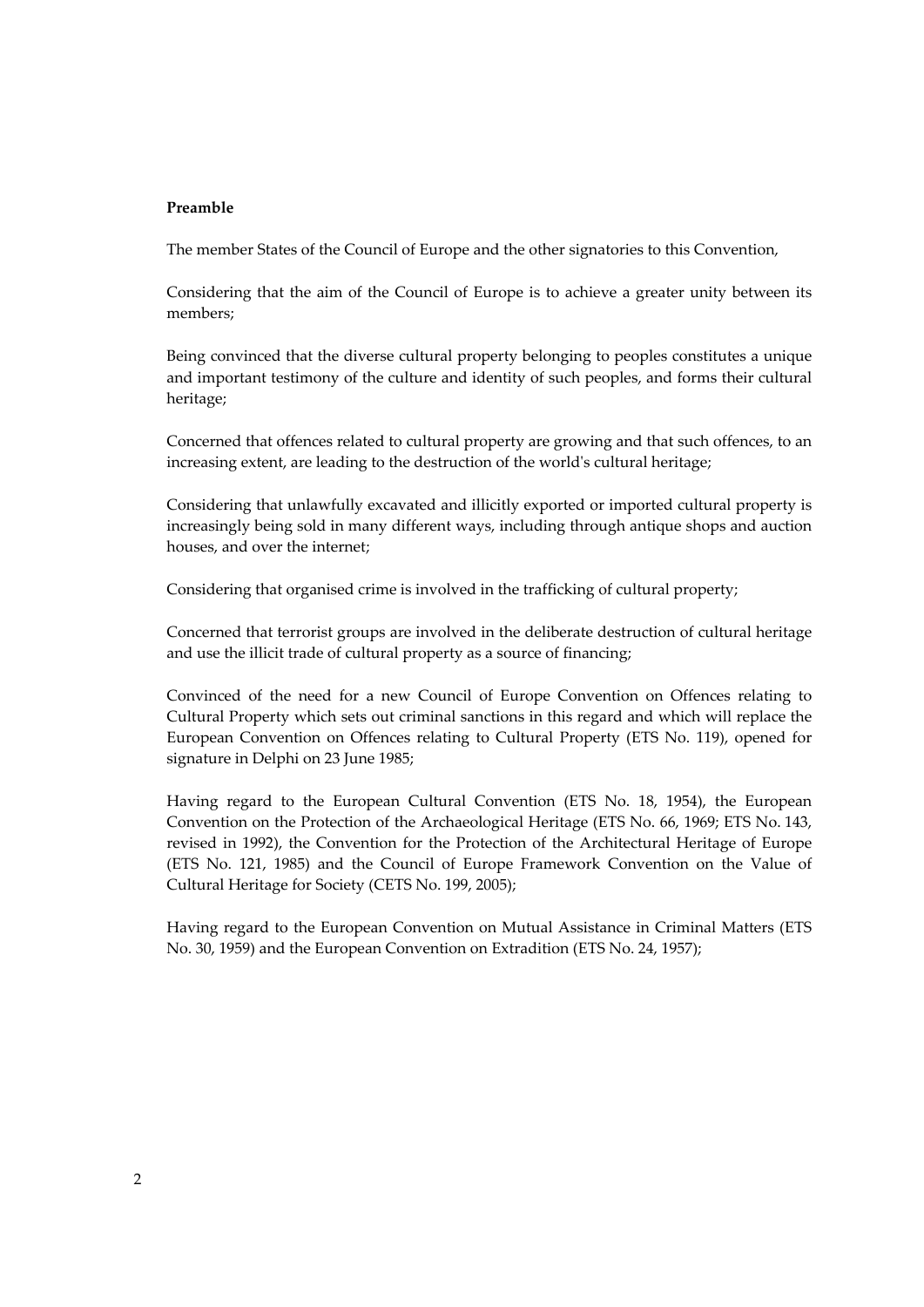#### **Préambule**

Les Etats membres du Conseil de l'Europe et les autres signataires de la présente Convention,

Considérant que le but du Conseil de l'Europe est de réaliser une union plus étroite entre ses membres ;

Convaincus que les divers biens culturels appartenant aux peuples représentent un témoignage important et irremplaçable de leur culture et de leur identité et qu'ils constituent leur patrimoine culturel ;

Constatant avec préoccupation que les infractions visant des biens culturels se multiplient et que de telles infractions conduisent, de manière croissante, à la destruction du patrimoine culturel mondial ;

Considérant que des biens culturels issus de fouilles illégales, exportés ou importés illicitement sont de plus en plus souvent vendus par différents canaux, notamment par des magasins d'antiquités et des salles de vente, ainsi que sur internet ;

Considérant que la criminalité organisée est impliquée dans le trafic de biens culturels ;

Constatant avec préoccupation que des groupes terroristes sont impliqués dans la destruction délibérée de patrimoine culturel et que le commerce illégal de biens culturels représente une source de financement pour ces groupes ;

Convaincus de la nécessité d'une nouvelle Convention du Conseil de l'Europe sur les infractions visant des biens culturels qui prévoie des sanctions pénales en la matière, destinée à remplacer la Convention européenne sur les infractions visant des biens culturels (STE n° 119), ouverte à la signature à Delphes le 23 juin 1985 ;

Vu la Convention culturelle européenne (STE n° 18, 1954), la Convention européenne pour la protection du patrimoine archéologique (STE n° 66, 1969 ; STE n° 143, révisée en 1992), la Convention pour la sauvegarde du patrimoine architectural de l'Europe (STE n° 121, 1985) et la Convention-cadre du Conseil de l'Europe sur la valeur du patrimoine culturel pour la société (STCE n° 199, 2005) ;

Vu la Convention européenne d'entraide judiciaire en matière pénale (STE n° 30, 1959) et la Convention européenne d'extradition (STE n° 24, 1957) ;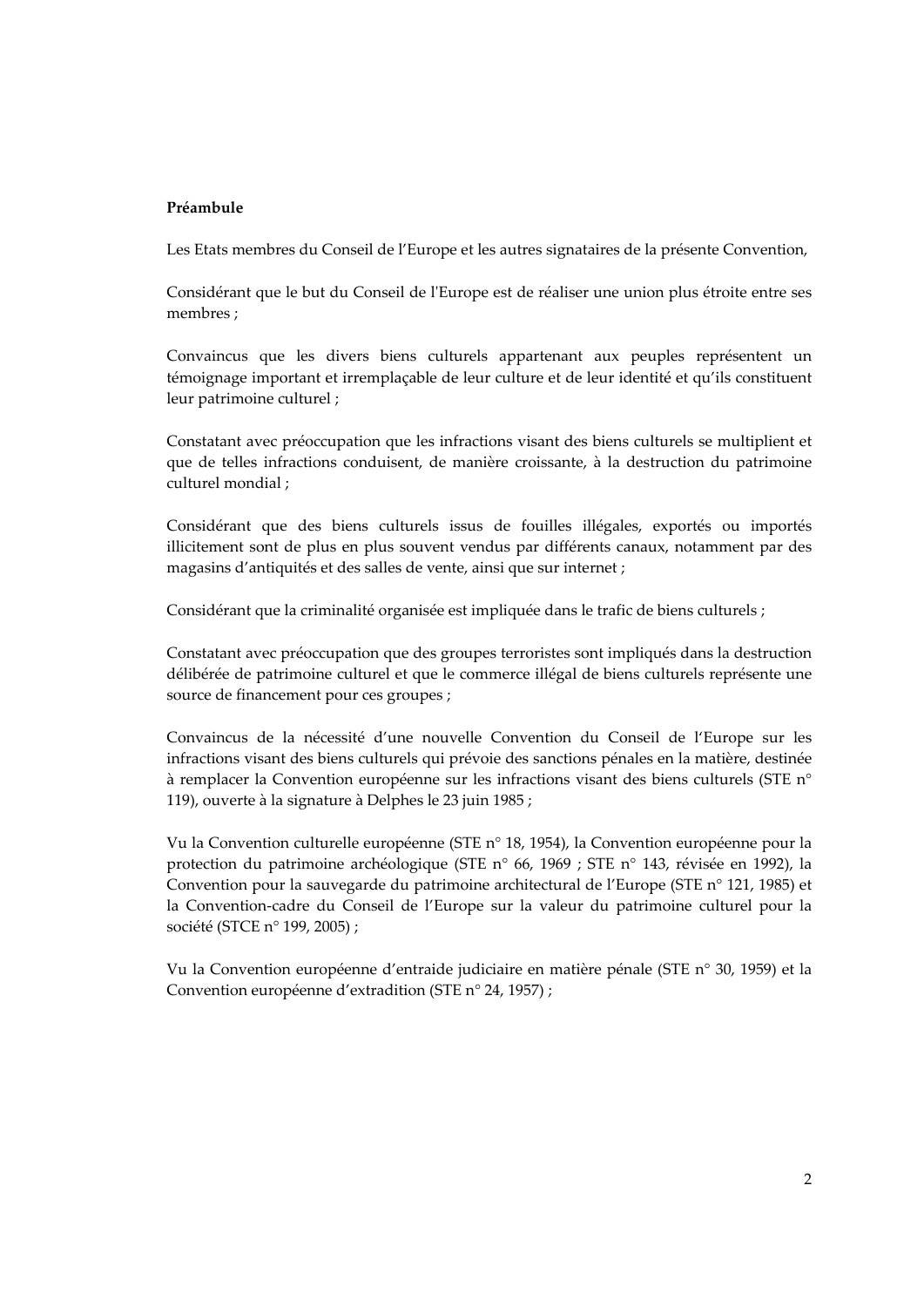Bearing in mind Resolution 2199 (2015) adopted by the Security Council of the United Nations at its 7379th meeting, on 12 February 2015, and in particular paragraphs 15, 16 and 17; Resolution 2253 (2015) adopted by the Security Council of the United Nations at its 7587th meeting, on 17 December 2015, and in particular paragraphs 14 and 15; Resolution 2322 (2016) adopted by the Security Council of the United Nations at its 7831st meeting, on 12 December 2016, and in particular paragraph 12; Resolution 2347 (2017) adopted by the Security Council of the United Nations at its 7907th meeting, on 24 March 2017;

Bearing in mind also the 1954 Hague Convention for the Protection of Cultural Property in the Event of Armed Conflict, its First Protocol of 1954 and Second Protocol of 1999; the 1970 UNESCO Convention on the Means of Prohibiting and Preventing the Illicit Import, Export and Transfer of Ownership of Cultural Property and its Operational Guidelines adopted in 2015 by the third Meeting of States Parties; the 1972 UNESCO Convention concerning the Protection of the World Cultural and Natural Heritage; the 1995 UNIDROIT Convention on Stolen or Illegally Exported Cultural Objects; the 2000 United Nations Convention against Transnational Organized Crime and the 2001 UNESCO Convention on the Protection of the Underwater Cultural Heritage;

Also bearing in mind Resolution 2057 (2015) on cultural heritage in crisis and post-crisis situations, adopted by the Standing Committee of the Parliamentary Assembly of the Council of Europe on 22 May 2015;

Taking into consideration the International Guidelines for Crime Prevention and Criminal Justice Responses with Respect to Trafficking in Cultural Property and Other Related Offences, adopted by the General Assembly of the United Nations with its Resolution 69/196 of 18 December 2014;

Considering that the purpose of this Convention is to protect cultural property through the prevention of and the fight against criminal offences relating to cultural property;

Recognising that, to efficiently combat cultural property crimes, close international cooperation between Council of Europe member States and non-member States alike should be encouraged,

Have agreed as follows: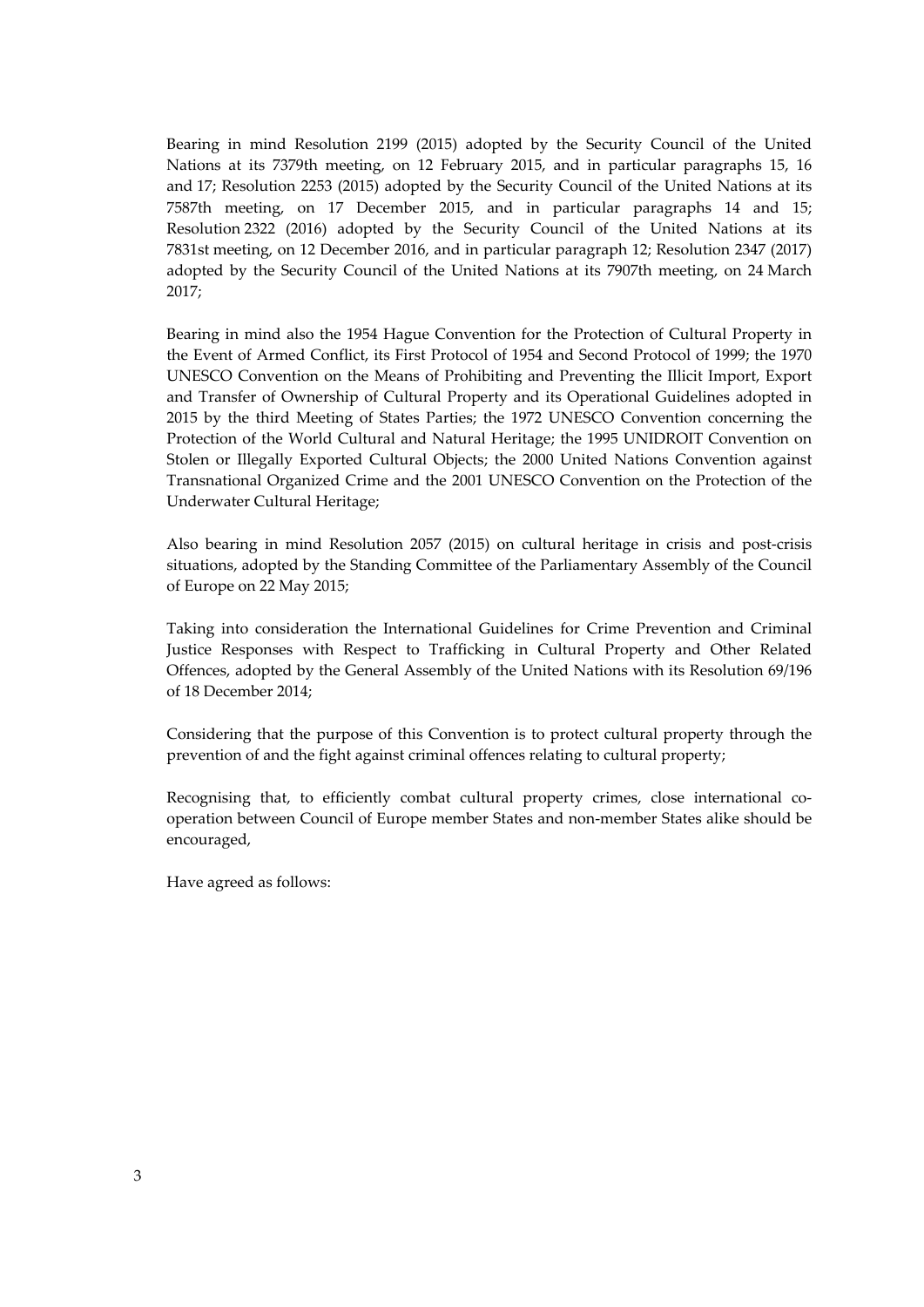Ayant à l'esprit la Résolution 2199 (2015) adoptée par le Conseil de sécurité de l'Organisation des Nations Unies à sa 7379e séance, le 12 février 2015, et notamment ses paragraphes 15, 16 et 17 ; la Résolution 2253 (2015) adoptée par le Conseil de sécurité de l'Organisation des Nations Unies à sa 7587e séance, le 17 décembre 2015, et notamment ses paragraphes 14 et 15 ; la Résolution 2322 (2016) adoptée par le Conseil de sécurité de l'Organisation des Nations Unies à sa 7831e séance, le 12 décembre 2016, et notamment son paragraphe 12 ; la Résolution 2347 (2017) adoptée par le Conseil de sécurité de l'Organisation des Nations Unies à sa 7907e séance, le 24 mars 2017 ;

Ayant à l'esprit également la Convention de La Haye de 1954 pour la protection des biens culturels en cas de conflit armé, son premier Protocole de 1954 et son deuxième Protocole de 1999 ; la Convention de l'UNESCO de 1970 concernant les mesures à prendre pour interdire et empêcher l'importation, l'exportation et le transfert de propriété illicites des biens culturels et ses Directives opérationnelles adoptées en 2015 lors de la troisième Réunion des Etats Parties ; la Convention de l'UNESCO de 1972 concernant la protection du patrimoine mondial, culturel et naturel ; la Convention d'UNIDROIT de 1995 sur les biens culturels volés ou illicitement exportés ; la Convention des Nations Unies de 2000 contre la criminalité transnationale organisée et la Convention de l'UNESCO de 2001 sur la protection du patrimoine culturel subaquatique ;

Gardant aussi à l'esprit la Résolution 2057 (2015) sur le patrimoine culturel dans les situations de crise et de post-crise, adoptée par la Commission permanente de l'Assemblée parlementaire du Conseil de l'Europe le 22 mai 2015 ;

Prenant en considération les Principes directeurs internationaux sur les mesures de prévention du crime et de justice pénale relatives au trafic de biens culturels et aux autres infractions connexes, adoptés par l'Assemblée générale des Nations Unies dans la Résolution 69/196 du 18 décembre 2014 ;

Considérant que la présente Convention a pour but de protéger les biens culturels contre les infractions pénales les visant, par la prévention et la répression de ces actes ;

Reconnaissant que, pour lutter de manière efficace contre les crimes visant des biens culturels, une coopération internationale étroite entre les Etats membres et les Etats non membres du Conseil de l'Europe devrait être encouragée,

Sont convenus de ce qui suit :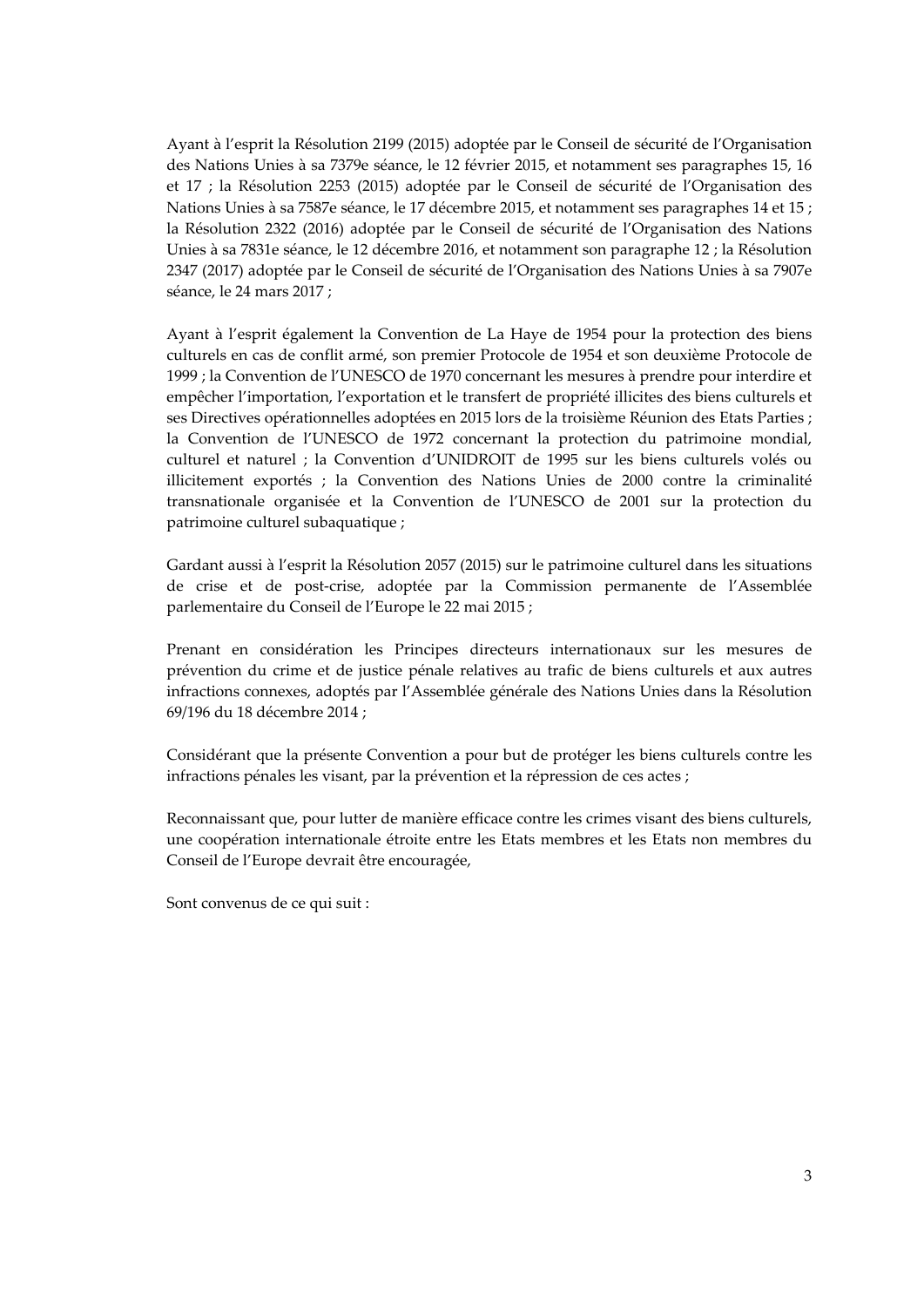#### **Chapter I – Purpose, scope, use of terms**

## **Article 1 – Purpose of the Convention**

- 1 The purpose of this Convention is to:
	- a prevent and combat the destruction of, damage to, and trafficking of cultural property by providing for the criminalisation of certain acts;
	- b strengthen crime prevention and the criminal justice response to all criminal offences relating to cultural property;
	- c promote national and international co-operation in combating criminal offences relating to cultural property;

and thereby protect cultural property.

2 In order to ensure effective implementation of its provisions by the Parties, this Convention sets up a follow-up mechanism.

#### **Article 2 – Scope and use of terms**

- 1 This Convention applies to the prevention, investigation, and prosecution of the criminal offences referred to in this Convention relating to movable and immovable cultural property.
- 2 For the purposes of this Convention the term "cultural property" shall mean:
	- a in respect of movable property, any object, situated on land or underwater or removed therefrom, which is, on religious or secular grounds, classified, defined or specifically designated by any Party to this Convention or to the 1970 UNESCO Convention on the Means of Prohibiting and Preventing the Illicit Import, Export and Transfer of Ownership of Cultural Property, as being of importance for archaeology, prehistory, ethnology, history, literature, art or science, and which belongs to the following categories:
		- (a) rare collections and specimens of fauna, flora, minerals and anatomy, and objects of palaeontological interest;
		- (b) property relating to history, including the history of science and technology and military and social history, to the life of national leaders, thinkers, scientists and artists and to events of national importance;
		- (c) products of archaeological excavations (including regular and clandestine) or of archaeological discoveries;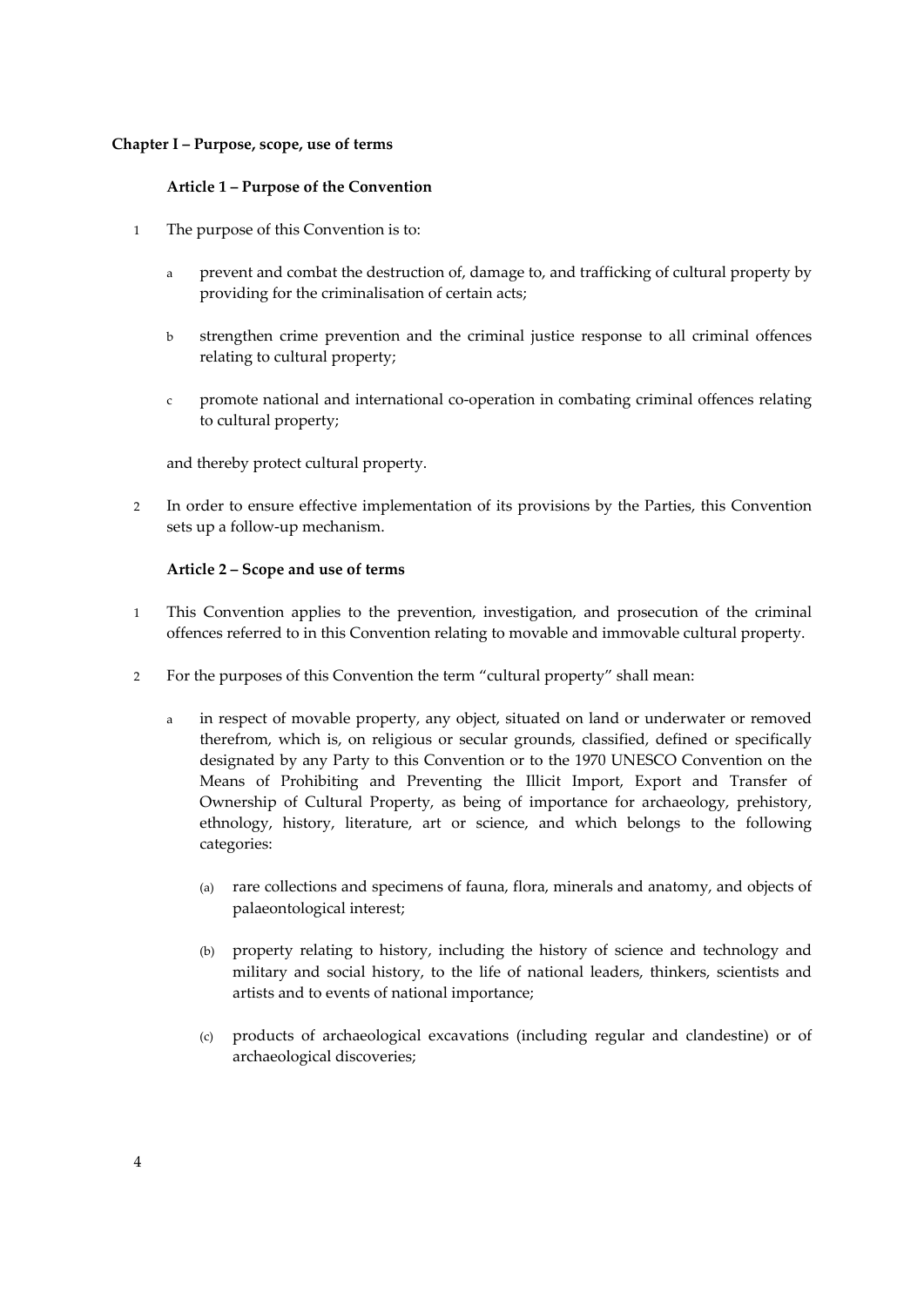## **Chapitre I – But, champ d'application, terminologie**

## **Article 1 – But de la Convention**

- 1 La présente Convention vise à :
	- a prévenir et à combattre la destruction, les dommages et le trafic de biens culturels en prévoyant l'incrimination de certains actes ;
	- b renforcer la prévention du crime et la réponse de la justice pénale concernant toutes les infractions pénales visant des biens culturels ;
	- c promouvoir la coopération nationale et internationale dans la lutte contre les infractions pénales visant des biens culturels ;

et ainsi protéger les biens culturels.

2 Afin d'assurer une mise en œuvre effective de ses dispositions par les Parties, la présente Convention établit un mécanisme de suivi.

## **Article 2 – Champ d'application et terminologie**

- 1 La présente Convention s'applique à la prévention, aux enquêtes et aux poursuites concernant les infractions pénales visant des biens culturels meubles et immeubles, prévues par la présente Convention.
- 2 Aux fins de la présente Convention, le terme « bien culturel » désigne :
	- a s'agissant des biens meubles, tout objet situé sur terre ou sous l'eau, ou prélevé de tels sites, qui, à titre religieux ou profane, est classé, défini ou spécifiquement désigné par toute Partie à la présente Convention ou à la Convention de l'UNESCO de 1970 concernant les mesures à prendre pour interdire et empêcher l'importation, l'exportation et le transfert de propriété illicites des biens culturels, comme étant d'importance pour l'archéologie, la préhistoire, l'ethnologie, l'histoire, la littérature, l'art ou la science, et qui appartient aux catégories ci-après :
		- (a) collections et spécimens rares de zoologie, de botanique, de minéralogie et d'anatomie; objets présentant un intérêt paléontologique ;
		- (b) les biens concernant l'histoire, y compris l'histoire des sciences et des techniques, l'histoire militaire et sociale ainsi que la vie des dirigeants, penseurs, savants et artistes nationaux, et les événements d'importance nationale ;
		- (c) le produit des fouilles archéologiques (régulières et clandestines) ou des découvertes archéologiques ;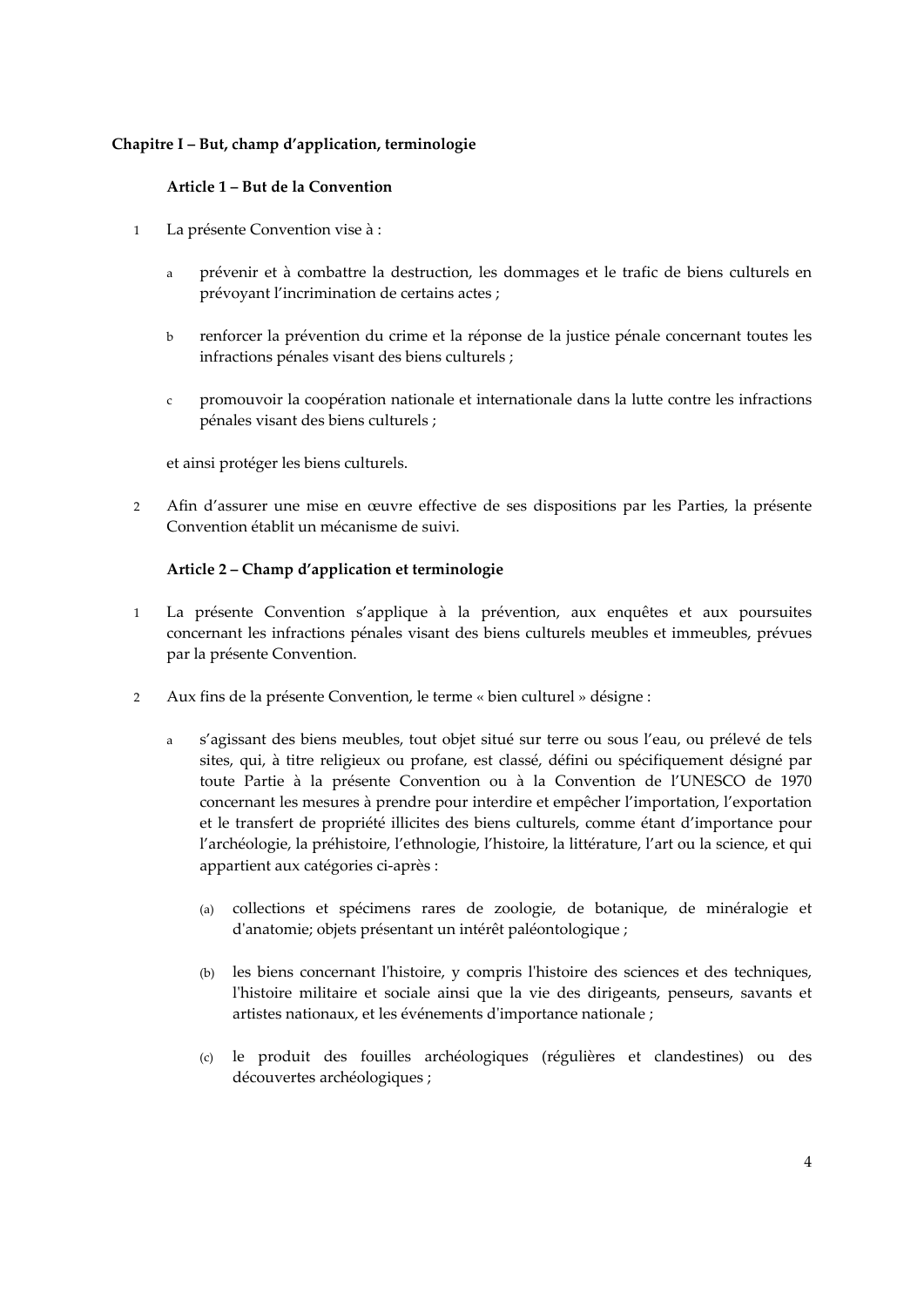- (d) elements of artistic or historical monuments or archaeological sites which have been dismembered;
- (e) antiquities more than one hundred years old, such as inscriptions, coins and engraved seals;
- (f) objects of ethnological interest;
- (g) property of artistic interest, such as:
	- (i) pictures, paintings and drawings produced entirely by hand on any support and in any material (excluding industrial designs and manufactured articles decorated by hand);
	- (ii) original works of statuary art and sculpture in any material;
	- (iii) original engravings, prints and lithographs;
	- (iv) original artistic assemblages and montages in any material;
- (h) rare manuscripts and incunabula, old books, documents and publications of special interest (historical, artistic, scientific, literary, etc.) singly or in collections;
- (i) postage, revenue and similar stamps, singly or in collections;
- (j) archives, including sound, photographic and cinematographic archives;
- (k) articles of furniture more than one hundred years old and old musical instruments;
- b in respect of immovable property, any monument, group of buildings, site or structure of any other kind, whether situated on land or underwater, which is, on religious or secular grounds, defined or specifically designated by any Party to this Convention or by any Party to the 1970 UNESCO Convention as being of importance for archaeology, prehistory, ethnology, history, art or science or listed in accordance with Article 1 and Article 11 (paragraphs 2 or 4) of the 1972 UNESCO Convention concerning the Protection of the World Cultural and Natural Heritage.

#### **Chapter II – Substantive criminal law**

#### **Article 3 – Theft and other forms of unlawful appropriation**

Each Party shall ensure that the offence of theft and other forms of unlawful appropriation as set out in their domestic criminal law apply to movable cultural property.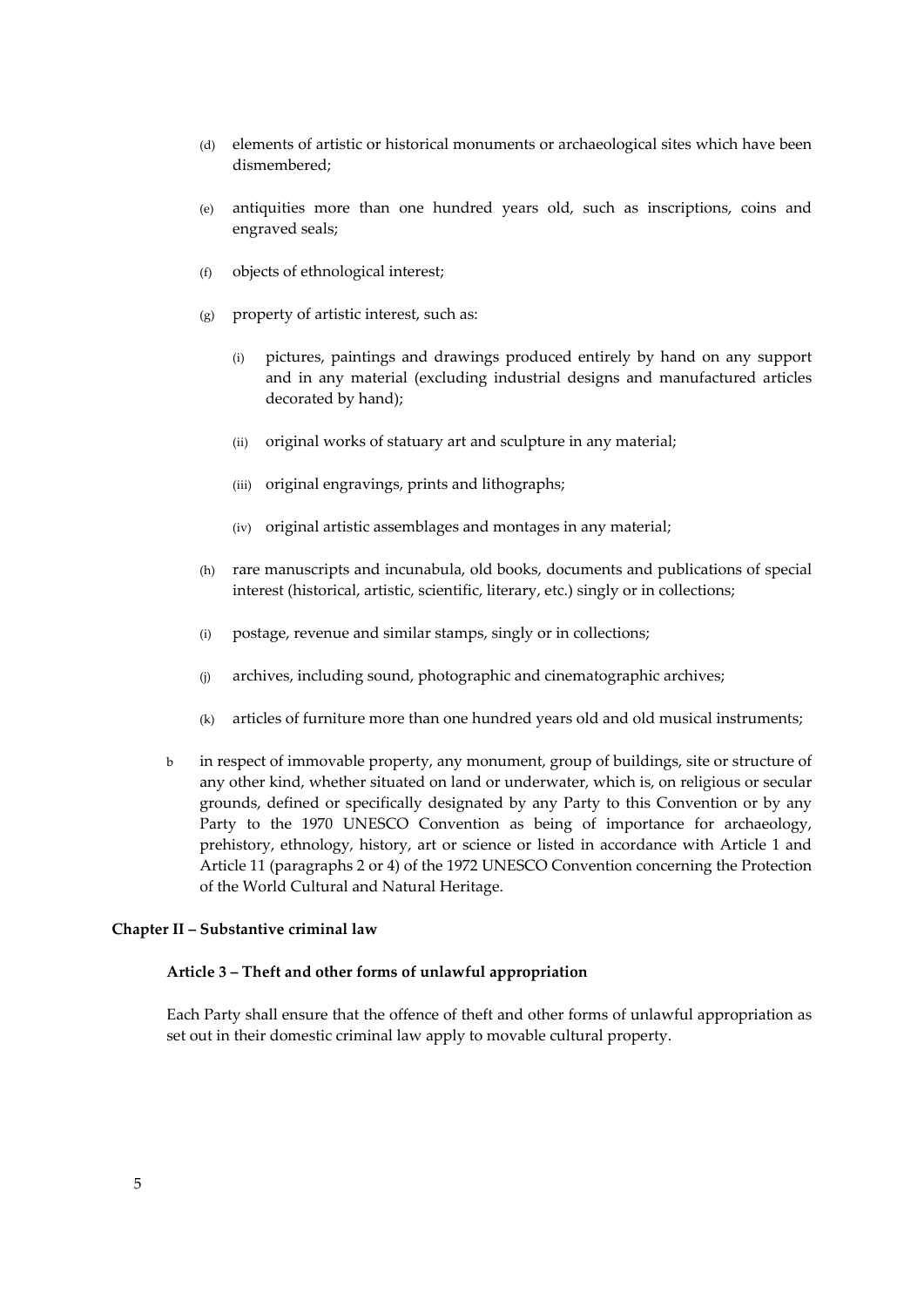- (d) les éléments provenant du démembrement de monuments artistiques ou historiques ou de sites archéologiques ;
- (e) objets d'antiquité ayant plus de cent ans d'âge, tels qu'inscriptions, monnaies et sceaux gravés ;
- (f) le matériel ethnologique ;
- (g) les biens d'intérêt artistique tels que :
	- (i) tableaux, peintures et dessins faits entièrement à la main sur tout support et en toutes matières (à l'exclusion des dessins industriels et des articles manufacturés à la main) ;
	- (ii) productions originales de l'art statuaire et de la sculpture, en toutes matières ;
	- (iii) gravures, estampes et lithographies originales ;
	- (iv) assemblages et montages artistiques originaux, en toutes matières ;
- (h) manuscrits rares et incunables, livres, documents et publications anciens d'intérêt spécial (historique, artistique, scientifique, littéraire, etc.) isolés ou en collections ;
- (i) timbres-poste, timbres fiscaux et analogues, isolés ou en collections ;
- (j) archives, y compris les archives phonographiques, photographiques et cinématographiques ;
- (k) objets d'ameublement ayant plus de cent ans d'âge et instruments de musique anciens ;
- b s'agissant des biens immeubles, tout monument, groupe de constructions, site ou structure de toute autre nature, situé sur terre ou sous l'eau, qui, à titre religieux ou profane, est défini ou spécifiquement désigné par toute Partie à la présente Convention ou par toute Partie à la Convention de l'UNESCO de 1970 comme étant d'importance pour l'archéologie, la préhistoire, l'ethnologie, l'histoire, l'art ou la science ou placé sur une liste conformément aux articles 1 et 11 (paragraphe 2 ou 4) de la Convention de l'UNESCO de 1972 concernant la protection du patrimoine mondial, culturel et naturel.

#### **Chapitre II – Droit pénal matériel**

#### **Article 3 – Vol et autres formes d'appropriation illégale**

Chaque Partie veille à ce que les infractions de vol et d'autres formes d'appropriation illégale telles que prévues par son droit pénal interne s'appliquent aux biens culturels meubles.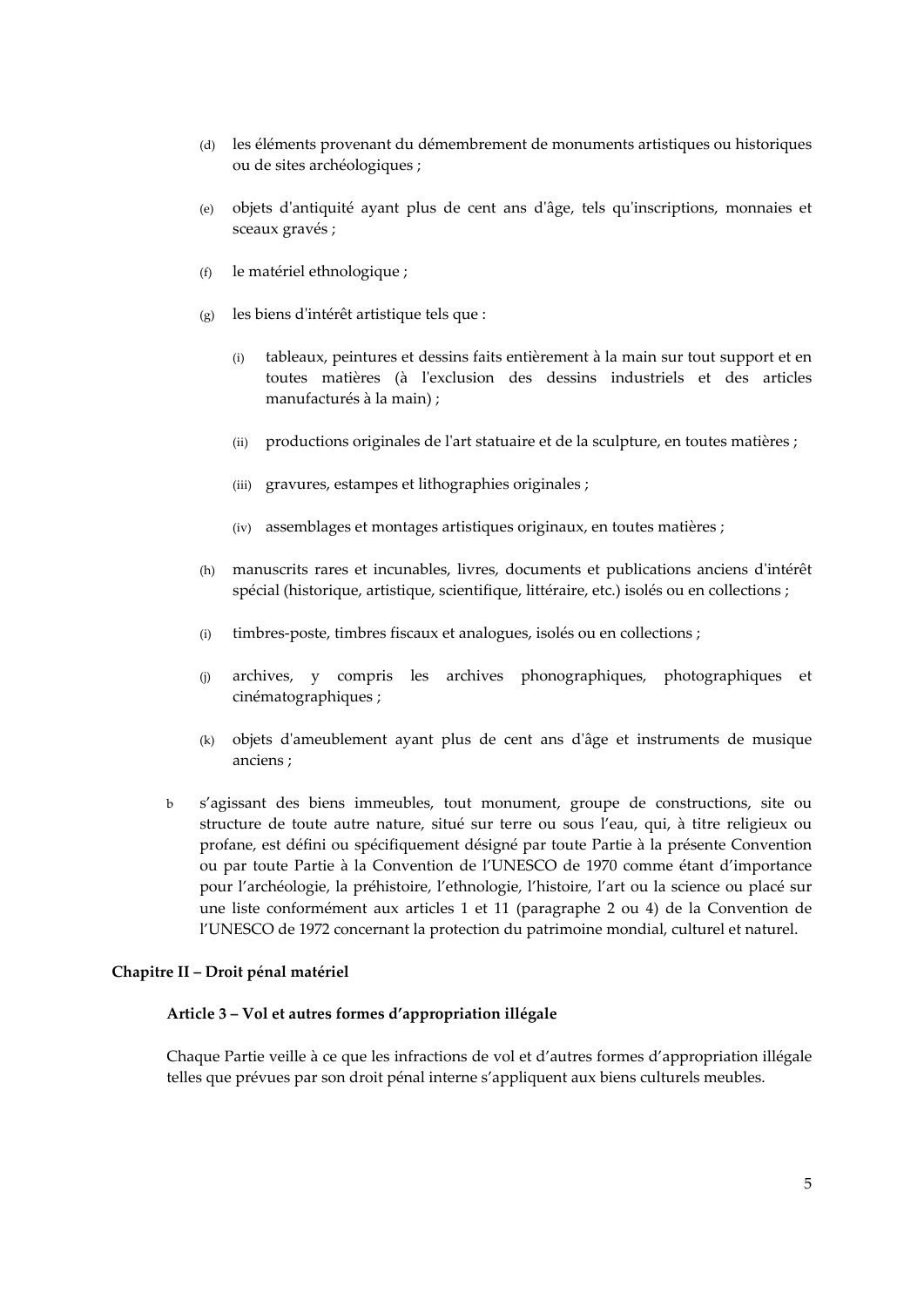## **Article 4 – Unlawful excavation and removal**

- 1 Each Party shall ensure that the following conducts constitute a criminal offence under its domestic law, when committed intentionally:
	- a the excavation on land or under water in order to find and remove cultural property without the authorisation required by the law of the State where the excavation took place;
	- b the removal and retention of movable cultural property excavated without the authorisation required by the law of the State where the excavation took place;
	- c the unlawful retention of movable cultural property excavated in compliance with the authorisation required by the law of the State where the excavation took place.
- 2 Any State may, at the time of signature or when depositing its instrument of ratification, acceptance, approval or accession, by a declaration addressed to the Secretary General of the Council of Europe, declare that it reserves the right to provide for non-criminal sanctions, instead of criminal sanctions for the conduct described in paragraph 1 of this article.

#### **Article 5 – Illegal importation**

- 1 Each Party shall ensure that, when committed intentionally, the importation of movable cultural property, the importation of which is prohibited pursuant to its domestic law on the grounds that it has been:
	- a stolen in another State;
	- b excavated or retained under circumstances described in Article 4 of this Convention; or
	- c exported in violation of the law of the State that has classified, defined or specifically designated such cultural property in accordance with Article 2 of this Convention,

constitutes a criminal offence under its domestic law where the offender knew that the cultural property had been stolen, excavated or exported in violation of the law of that other State.

2 Any State may, at the time of signature or when depositing its instrument of ratification, acceptance, approval or accession, by a declaration addressed to the Secretary General of the Council of Europe, declare that it reserves the right to provide for non-criminal sanctions, instead of criminal sanctions for the conduct described in paragraph 1 of the present article.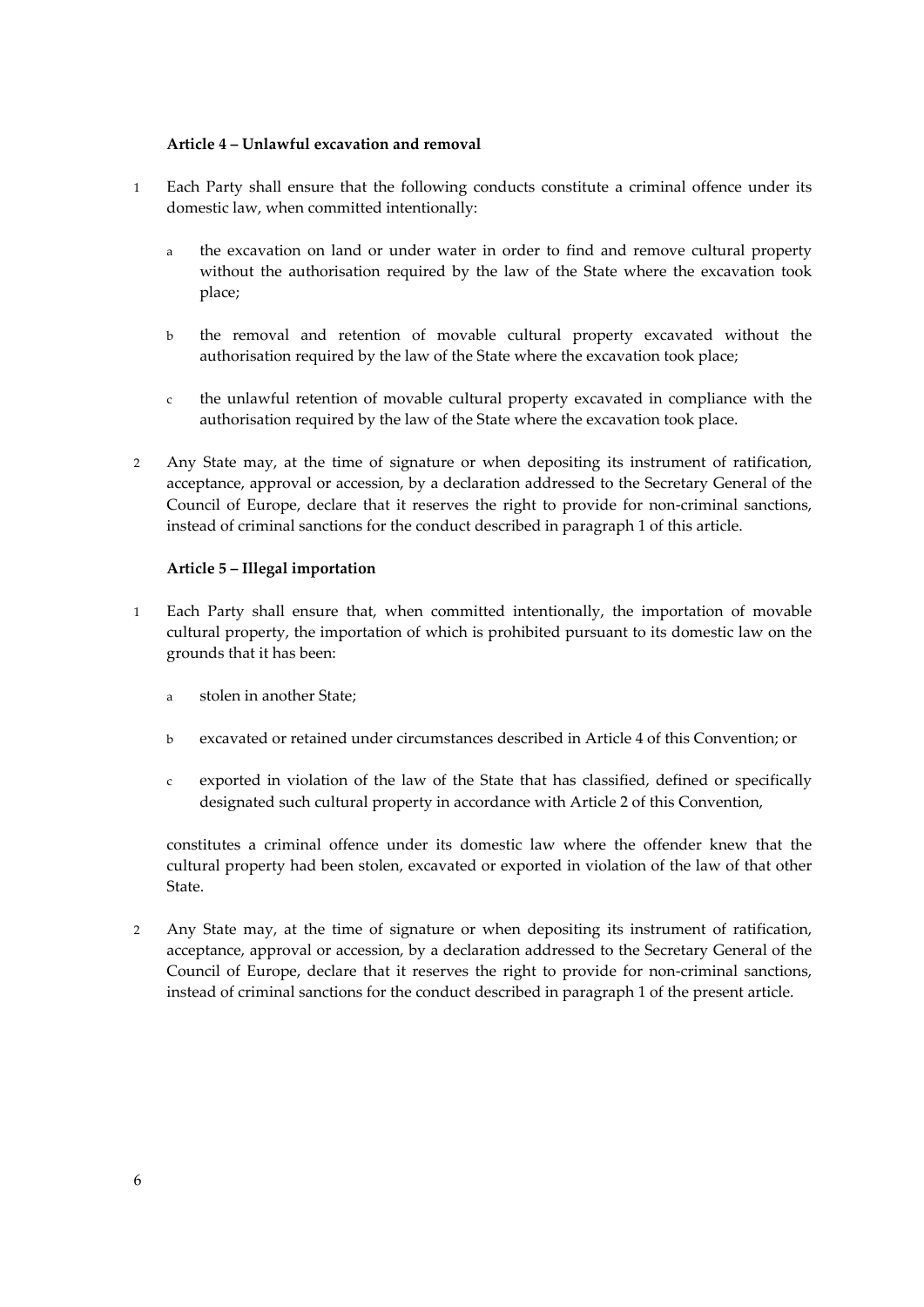## **Article 4 – Fouilles et prélèvements illégaux**

- 1 Chaque Partie veille à ce que les comportements suivants constituent des infractions pénales conformément à son droit interne, lorsqu'ils sont commis intentionnellement :
	- a les fouilles sur terre ou sous l'eau en vue de trouver et de prélever des biens culturels sans l'autorisation exigée par le droit de l'Etat où les fouilles ont eu lieu ;
	- b le prélèvement et la détention de biens culturels meubles excavés sans l'autorisation exigée par le droit de l'Etat où les fouilles ont eu lieu ;
	- c la détention illégale de biens culturels meubles excavés conformément à l'autorisation exigée par le droit de l'Etat où les fouilles ont eu lieu.
- 2 Tout Etat peut, au moment de la signature ou au moment du dépôt de son instrument de ratification, d'acceptation, d'approbation ou d'adhésion, dans une déclaration adressée au Secrétaire Général du Conseil de l'Europe, déclarer qu'il se réserve le droit de prévoir des sanctions non pénales, au lieu de sanctions pénales, pour les comportements mentionnés au paragraphe 1 du présent article.

#### **Article 5 – Importation illicite**

- 1 Chaque Partie veille à ce que, lorsqu'elle est commise intentionnellement, l'importation de biens culturels meubles dont l'importation est interdite conformément à son droit interne en raison du fait que ces biens ont été :
	- a volés dans un autre Etat ;
	- b excavés ou conservés dans les circonstances décrites à l'article 4 de la présente Convention ; ou
	- c exportés en violation du droit de l'Etat qui a classé, défini ou spécifiquement désigné de tels biens culturels conformément à l'article 2 de la présente Convention,

constitue une infraction pénale conformément à son droit interne, lorsque l'auteur de l'infraction savait que les biens culturels avaient été volés, excavés ou exportés en violation du droit de cet autre Etat.

2 Tout Etat peut, au moment de la signature ou au moment du dépôt de son instrument de ratification, d'acceptation, d'approbation ou d'adhésion, dans une déclaration adressée au Secrétaire Général du Conseil de l'Europe, déclarer qu'il se réserve le droit de prévoir des sanctions non pénales, au lieu de sanctions pénales, pour le comportement mentionné au paragraphe 1 du présent article.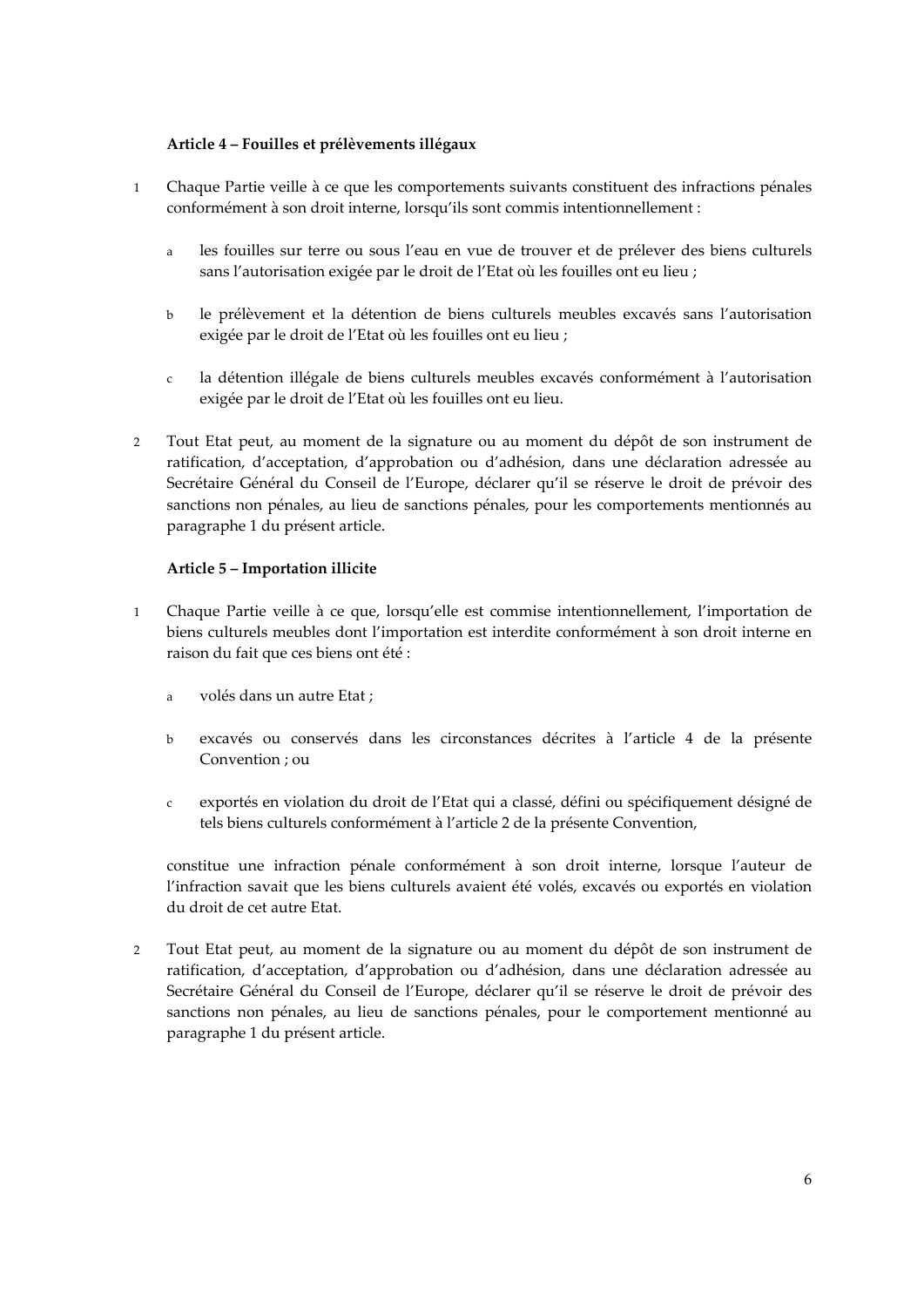## **Article 6 – Illegal exportation**

- 1 Each Party shall ensure that the exportation of movable cultural property, if the exportation is prohibited or carried out without authorisation pursuant to its domestic law, constitutes a criminal offence under its domestic law, when committed intentionally.
- 2 Each Party shall consider taking the necessary measures to apply paragraph 1 of the present article also in respect of movable cultural property that had been illegally imported.

## **Article 7 – Acquisition**

- 1 Each Party shall ensure that the acquisition of movable cultural property that has been stolen in accordance with Article 3 of this Convention or has been excavated, imported or exported under circumstances described in Articles 4, 5 or 6 of this Convention constitutes a criminal offence under its domestic law where the person knows of such unlawful provenance.
- 2 Each Party shall consider taking the necessary measures to ensure that the conduct described in paragraph 1 of the present article constitutes a criminal offence also in the case of a person who should have known of the cultural property's unlawful provenance if he or she had exercised due care and attention in acquiring the cultural property.

#### **Article 8 – Placing on the market**

- 1 Each Party shall ensure that the placing on the market of movable cultural property that has been stolen in accordance with Article 3 of this Convention or has been excavated, imported or exported under circumstances described in Articles 4, 5 or 6 of this Convention constitutes a criminal offence under its domestic law where the person knows of such unlawful provenance.
- 2 Each Party shall consider taking the necessary measures to ensure that the conduct described in paragraph 1 of this article constitutes a criminal offence also in the case of a person who should have known of the cultural property's unlawful provenance if he or she had exercised due care and attention in placing the cultural property on the market.

## **Article 9 – Falsification of documents**

Each Party shall ensure that the making of false documents and the act of tampering with documents relating to movable cultural property constitute criminal offences under its domestic law, where these actions are intended to present the property as having licit provenance.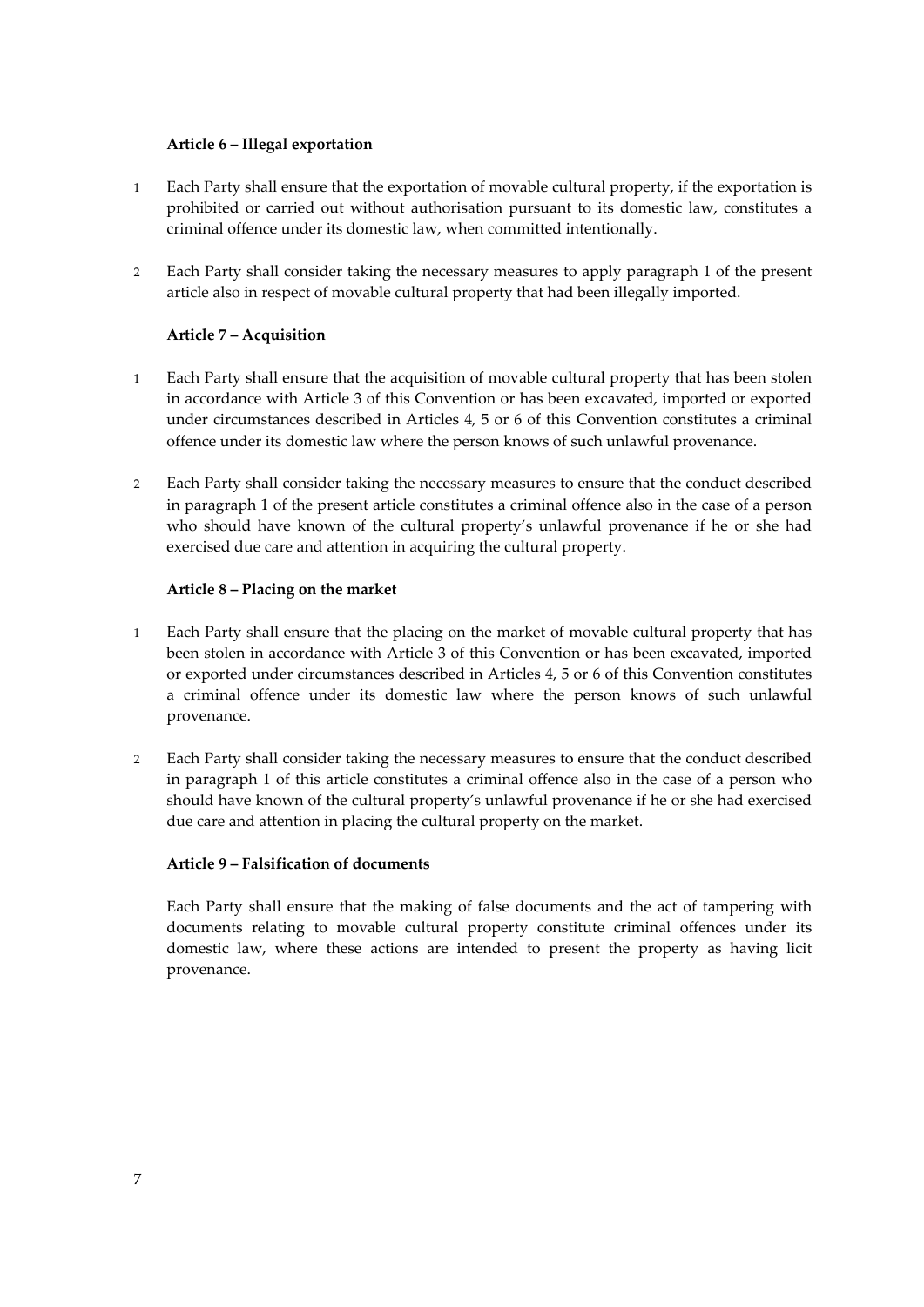## **Article 6 – Exportation illicite**

- 1 Chaque Partie veille à ce que l'exportation de biens culturels meubles, si l'exportation est interdite ou soumise à autorisation en vertu de son droit interne, constitue une infraction pénale conformément à son droit interne, lorsqu'elle est commise intentionnellement.
- 2 Chaque Partie envisage de prendre les mesures nécessaires afin d'appliquer également le paragraphe 1 du présent article aux biens culturels meubles qui ont été illégalement importés.

#### **Article 7 – Acquisition**

- 1 Chaque Partie veille à ce que l'acquisition de biens culturels meubles ayant fait l'objet d'un vol tel que défini à l'article 3 de la présente Convention ou ayant été excavés, importés ou exportés selon les circonstances prévues aux articles 4, 5 ou 6 de la présente Convention constitue une infraction pénale conformément à son droit interne, lorsque la personne connaît cette provenance illégale.
- 2 Chaque Partie envisage de prendre les mesures nécessaires pour que le comportement décrit au paragraphe 1 du présent article constitue également une infraction pénale dans le cas d'une personne qui aurait dû avoir connaissance de la provenance illégale des biens culturels si elle avait exercé la diligence requise dans l'acquisition des biens culturels.

#### **Article 8 – Mise sur le marché**

- 1 Chaque Partie veille à ce que la mise sur le marché de biens culturels meubles ayant fait l'objet d'un vol tel que défini à l'article 3 de la présente Convention ou ayant été excavés, importés ou exportés selon les circonstances prévues aux articles 4, 5 ou 6 de la présente Convention constitue une infraction pénale conformément à son droit interne, lorsque la personne connaît cette provenance illicite.
- 2 Chaque Partie envisage de prendre les mesures nécessaires pour s'assurer que comportement décrit au paragraphe 1 du présent article constitue également une infraction pénale dans le cas d'une personne qui aurait dû avoir connaissance de la provenance illégale des biens culturels si elle avait exercé la diligence requise dans la mise sur le marché des biens culturels.

#### **Article 9 – Falsification de documents**

Chaque Partie veille à ce que la fabrication de faux documents et la falsification de documents relatifs à des biens culturels meubles constituent des infractions pénales conformément à son droit interne, lorsque ces actes visent à présenter le bien comme ayant une provenance licite.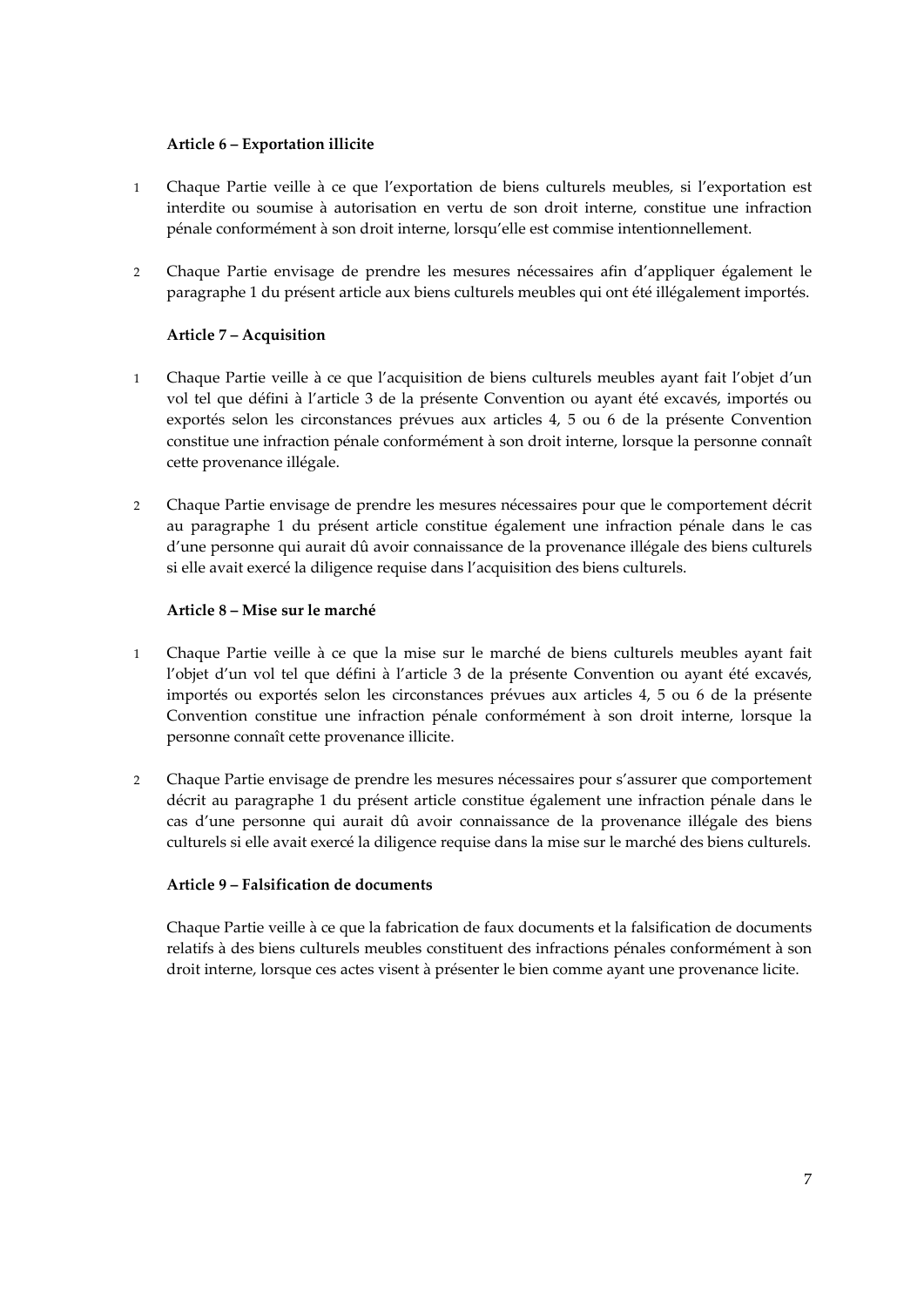#### **Article 10 – Destruction and damage**

- 1 Each Party shall ensure that the following conducts constitute a criminal offence under its domestic law, when committed intentionally:
	- a the unlawful destruction or damaging of movable or immovable cultural property, regardless of the ownership of such property;
	- b the unlawful removal, in whole or in part, of any elements from movable or immovable cultural property, with a view to importing, exporting or placing on the market these elements under the circumstances described in Articles 5, 6 and 8 of this Convention.
- 2 Any State may, at the time of signature or when depositing its instrument of ratification, acceptance, approval or accession, by a declaration addressed to the Secretary General of the Council of Europe, declare that it reserves the right not to apply paragraph 1 of the present article, or to apply it only in specific cases or conditions in cases where the cultural property has been destroyed or damaged by the owner of the cultural property or with the owner's consent.

#### **Article 11 – Aiding or abetting and attempt**

- 1 Each Party shall ensure that the intentional aiding or abetting the commission of a criminal offence referred to in this Convention also constitutes a criminal offence under its domestic law.
- 2 Each Party shall ensure that the intentional attempt to commit any of the criminal offences referred to in this Convention with the exception of those defined in Article 4, paragraph 1, sub-paragraph a and in Article 8 also constitutes a criminal offence under its domestic law.
- 3 Any State may, at the time of signature or when depositing its instrument of ratification, acceptance, approval or accession, by a declaration addressed to the Secretary General of the Council of Europe, declare that it reserves the right not to apply, or to apply only in specific cases or conditions, the provision of paragraph 1 of the present article in respect of offences defined in Article 4, paragraph 1, sub-paragraph a.

## **Article 12 – Jurisdiction**

- 1 Each Party shall take the necessary measures to establish jurisdiction over the criminal offences referred to in this Convention, when the offence is committed:
	- a in its territory;
	- b on board a ship flying the flag of that Party;
	- c on board an aircraft registered under the laws of that Party; or
	- d by one of its nationals.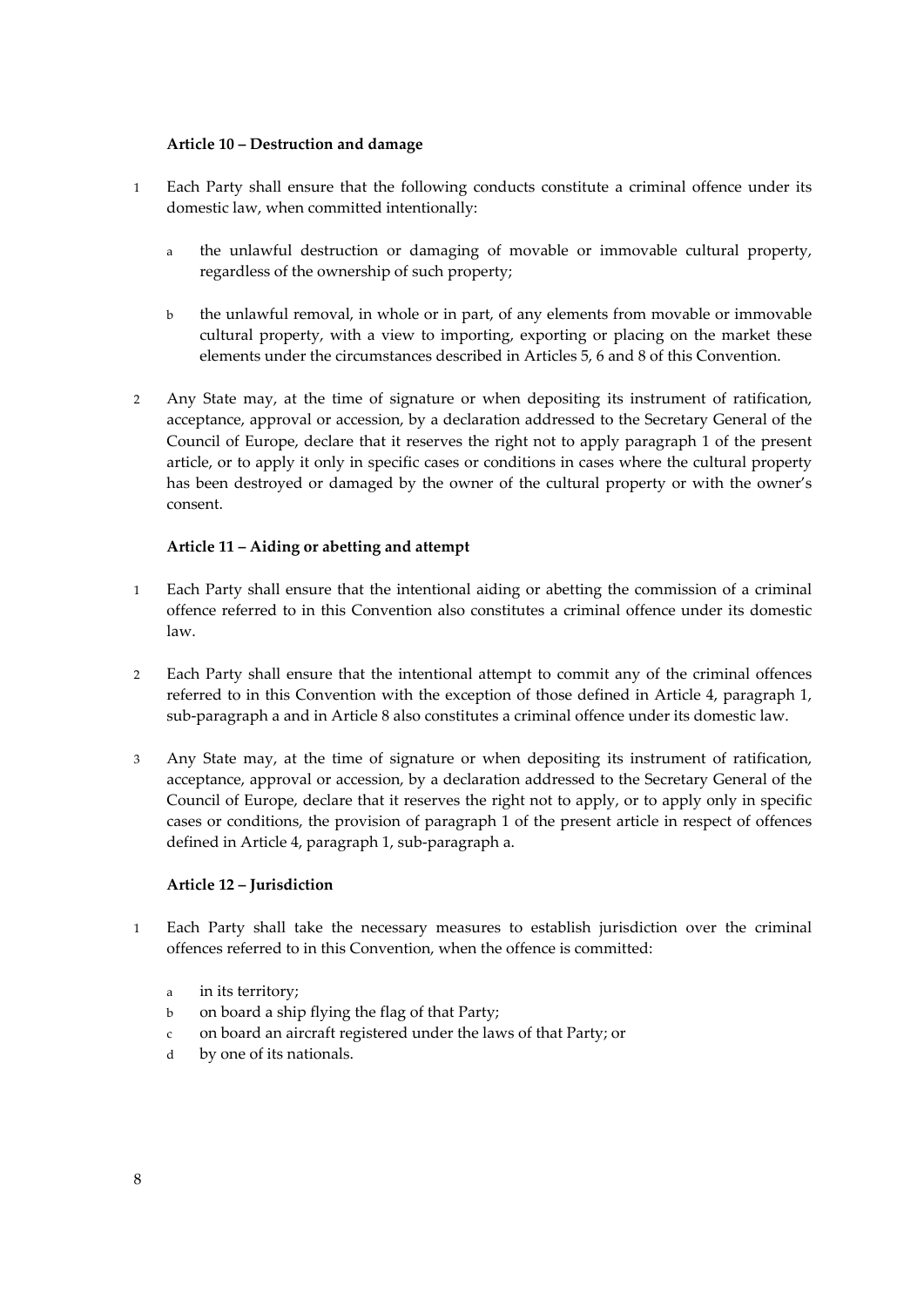## **Article 10 – Destruction et détérioration**

- 1 Chaque Partie veille à ce que les comportements suivants constituent des infractions pénales conformément à son droit interne, lorsqu'ils sont commis intentionnellement :
	- a la destruction ou la détérioration illégales de biens culturels meubles ou immeubles, quelle que soit la propriété de ces biens ;
	- b le prélèvement illégal de tout ou partie d'éléments d'un bien culturel meuble ou immeuble, en vue d'importer ces éléments, de les exporter ou de les mettre sur le marché, selon les circonstances prévues aux articles 5, 6 et 8 de la présente Convention.
- 2 Tout Etat peut, au moment de la signature ou au moment du dépôt de son instrument de ratification, d'acceptation, d'approbation ou d'adhésion, dans une déclaration adressée au Secrétaire Général du Conseil de l'Europe, déclarer qu'il se réserve le droit de ne pas appliquer le paragraphe 1 du présent article, ou de ne l'appliquer que dans des cas spécifiques ou sous certaines conditions, quand les biens culturels ont été détruits ou endommagés par le propriétaire du bien culturel ou avec le consentement du propriétaire.

#### **Article 11 – Complicité et tentative**

- 1 Chaque Partie veille à ce que la complicité intentionnelle à la commission d'une infraction pénale visée par la présente Convention constitue également une infraction pénale conformément à son droit interne.
- 2 Chaque Partie veille à ce que la tentative intentionnelle de commettre l'une des infractions pénales visées par la présente Convention, à l'exception de celles prévues à l'article 4, paragraphe 1, alinéa a et à l'article 8 constitue également une infraction pénale, conformément à son droit interne.
- 3 Tout Etat peut, au moment de la signature ou au moment du dépôt de son instrument de ratification, d'acceptation, d'approbation ou d'adhésion, dans une déclaration adressée au Secrétaire Général du Conseil de l'Europe, déclarer qu'il se réserve le droit de ne pas appliquer, ou de n'appliquer que dans des cas spécifiques ou sous certaines conditions, les dispositions du paragraphe 1 du présent article s'agissant des infractions définies au paragraphe 1, alinéa a de l'article 4.

## **Article 12 – Compétence**

- 1 Chaque Partie prend les mesures nécessaires pour établir sa compétence à l'égard de toute infraction pénale visée par la présente Convention, lorsque l'infraction est commise :
	- a sur son territoire ;
	- b à bord d'un navire battant pavillon de cette Partie ;
	- c à bord d'un aéronef immatriculé selon les lois de cette Partie ; ou
	- d par l'un de ses ressortissants.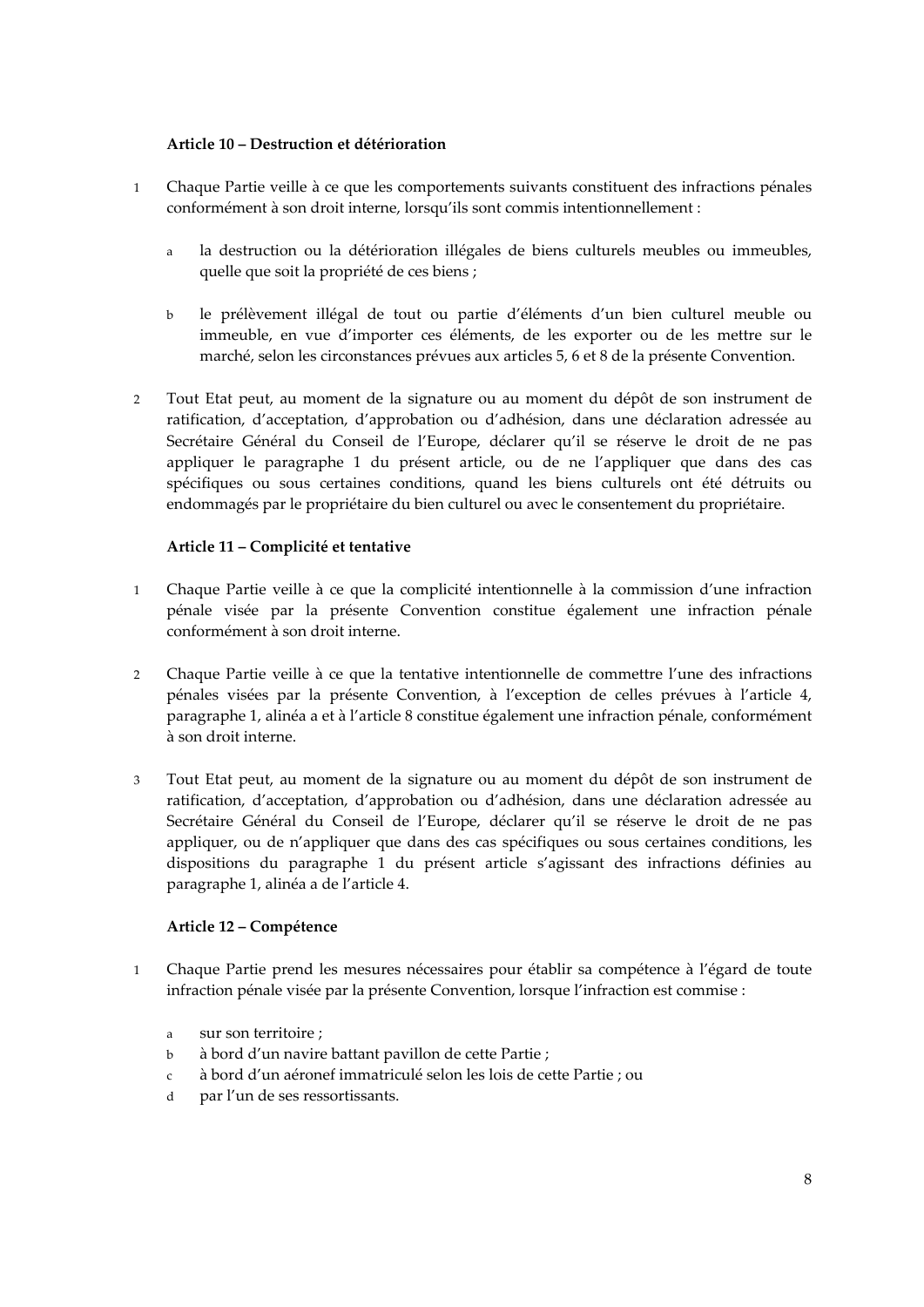- 2 Each Party shall take the necessary measures to establish jurisdiction over any criminal offence referred to in this Convention, when the alleged offender is present in its territory and cannot be extradited to another State, solely on the basis of his or her nationality.
- 3 Each State may, at the time of signature or when depositing its instrument of ratification, acceptance, approval or accession, by a declaration addressed to the Secretary General of the Council of Europe, declare that it reserves the right not to apply, or to apply only in specific cases or conditions, the jurisdiction rules laid down in paragraph 1, sub-paragraph d of the present article.
- 4 Where more than one Party claims jurisdiction over an alleged offence in accordance with this Convention, the Parties concerned shall, where appropriate, consult each other with a view to determining the most appropriate jurisdiction for prosecution.
- 5 Without prejudice to the general rules of international law, this Convention shall not exclude any criminal jurisdiction exercised by a Party in accordance with its domestic law.

## **Article 13 – Liability of legal persons**

- 1 Each Party shall ensure that legal persons can be held liable for criminal offences referred to in this Convention, when committed for their benefit by any natural person, acting either individually or as part of an organ of the legal person, who has a leading position within that legal person, based on:
	- a a power of representation of the legal person;
	- b an authority to take decisions on behalf of the legal person;
	- c an authority to exercise control within the legal person.
- 2 Apart from the cases provided for in paragraph 1 of the present article, each Party shall ensure that a legal person can be held liable where the lack of supervision or control by a natural person referred to in paragraph 1 of the present article has made possible the commission of a criminal offence referred to in this Convention for the benefit of that legal person by a natural person acting under its authority.
- 3 Subject to the legal principles of the Party, the liability of a legal person may be criminal, civil or administrative.
- 4 Such liability shall be without prejudice to the criminal liability of a natural person who has committed the offence.

#### **Article 14 – Sanctions and measures**

1 Each Party shall ensure that the criminal offences referred to in this Convention, when committed by natural persons, are punishable by effective, proportionate and dissuasive sanctions, which take into account the seriousness of the offence. These sanctions shall include, except for offences defined in Article 4, paragraph 1, sub-paragraph a and in Article 5, paragraph 1, sub-paragraphs b and c of this Convention, penalties involving deprivation of liberty that may give rise to extradition.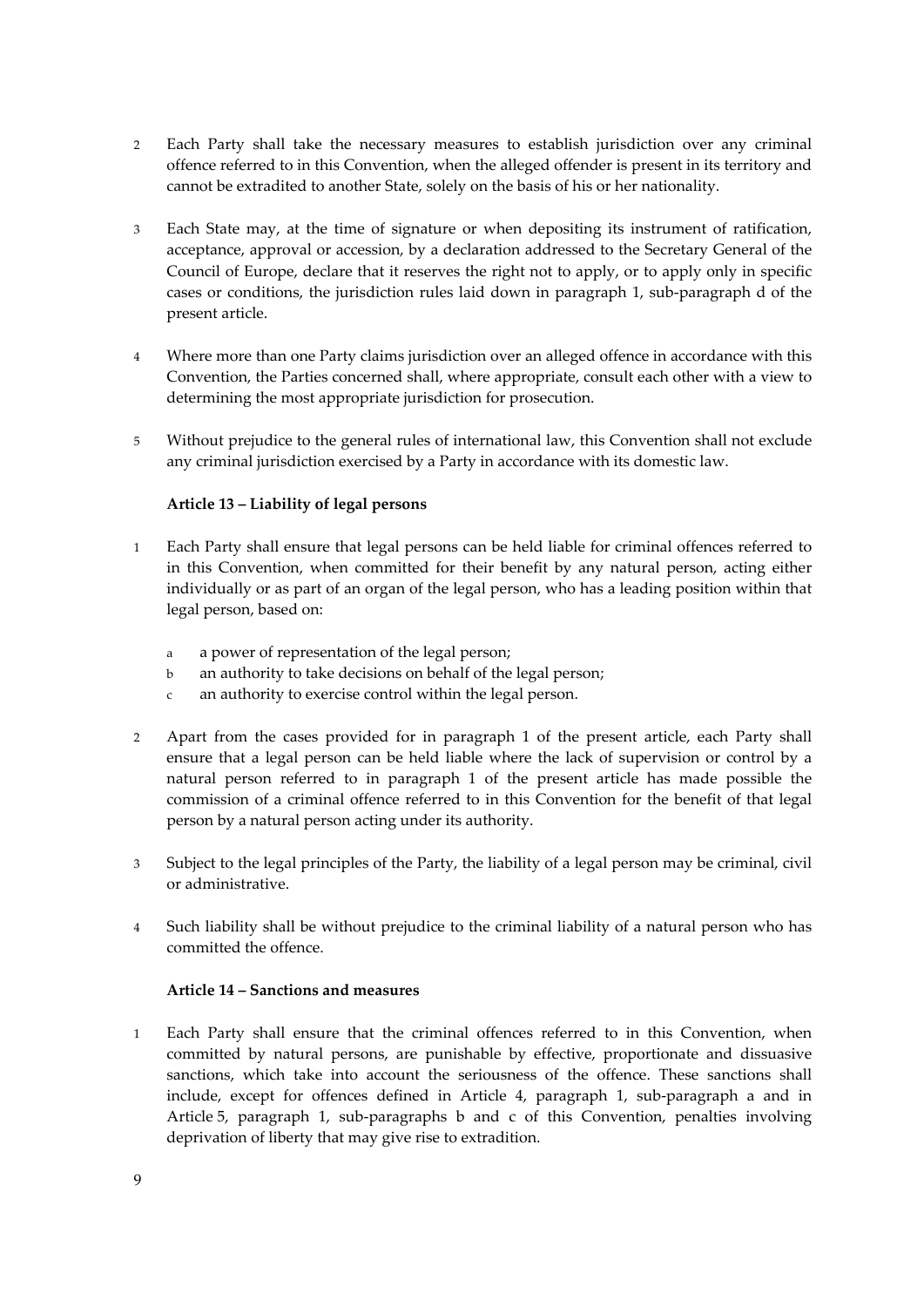- 2 Chaque Partie prend les mesures nécessaires pour établir sa compétence à l'égard de toute infraction pénale visée par la présente Convention, lorsque l'auteur présumé est présent sur son territoire et ne peut être extradé vers un autre Etat au seul titre de sa nationalité.
- 3 Chaque Etat peut, au moment de la signature ou au moment du dépôt de son instrument de ratification, d'acceptation, d'approbation ou d'adhésion, dans une déclaration adressée au Secrétaire Général du Conseil de l'Europe, déclarer qu'il se réserve le droit de ne pas appliquer, ou de n'appliquer que dans des cas spécifiques ou sous certaines conditions, les règles de compétence définies au paragraphe 1, alinéa d, du présent article.
- 4 Lorsque plusieurs Parties revendiquent leur compétence à l'égard d'une infraction présumée en application de la présente Convention, les Parties concernées se concertent, s'il y a lieu, afin de déterminer laquelle est la plus à même d'exercer les poursuites.
- 5 Sans préjudice des règles générales du droit international, la présente Convention n'exclut aucune compétence pénale exercée par une Partie conformément à son droit interne.

## **Article 13 – Responsabilité des personnes morales**

- 1 Chaque Partie veille à ce que les personnes morales puissent être tenues pour responsables des infractions pénales visées par la présente Convention, lorsqu'elles sont commises pour leur compte par toute personne physique, agissant soit individuellement soit en tant que membre d'un organe de la personne morale, qui exerce un pouvoir de direction en son sein, sur les bases suivantes :
	- a un pouvoir de représentation de la personne morale ;
	- b une autorité pour prendre des décisions au nom de la personne morale ;
	- c une autorité pour exercer un contrôle au sein de la personne morale.
- 2 Outre les cas prévus au paragraphe 1 du présent article, chaque Partie veille à ce qu'une personne morale puisse être tenue pour responsable lorsque l'absence de surveillance ou de contrôle de la part d'une personne physique mentionnée au paragraphe 1 du présent article a rendu possible la commission d'une infraction pénale visée par la présente Convention pour le compte de ladite personne morale par une personne physique agissant sous son autorité.
- 3 Selon les principes juridiques de la Partie, la responsabilité d'une personne morale peut être pénale, civile ou administrative.
- 4 Cette responsabilité est établie sans préjudice de la responsabilité pénale de la personne physique ayant commis l'infraction.

## **Article 14 – Sanctions et mesures**

1 Chaque Partie veille à ce que les infractions pénales visées par la présente Convention, commises par des personnes physiques, soient passibles de sanctions effectives, proportionnées et dissuasives, tenant compte de la gravité de l'infraction. Ces sanctions incluent, à l'exception des infractions prévues à l'article 4, paragraphe 1, alinéa a et à l'article 5, paragraphe 1, alinéas b et c, de la présente Convention, des peines privatives de liberté pouvant donner lieu à l'extradition.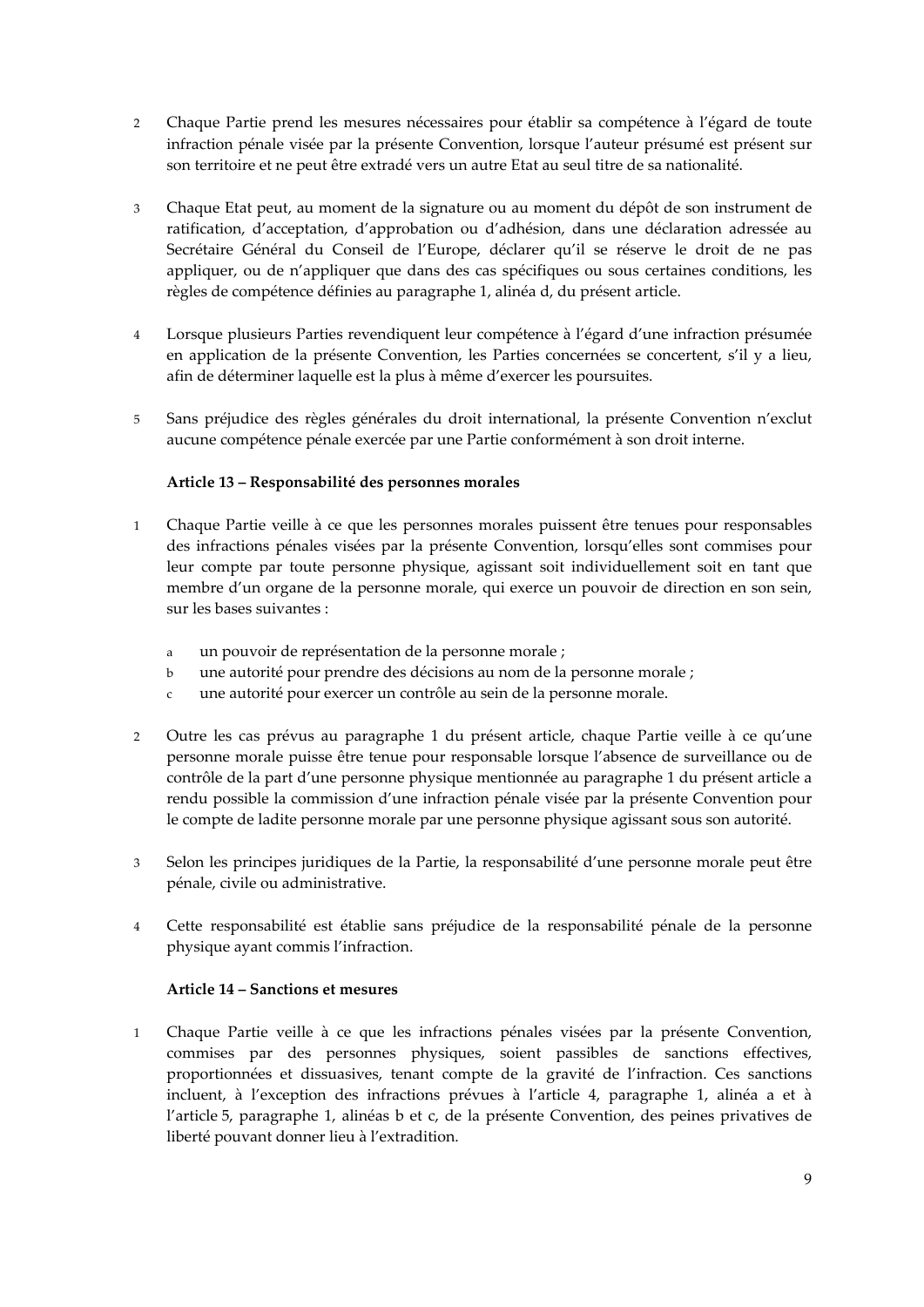- 2 Each Party shall ensure that legal persons held liable in accordance with Article 13 of this Convention are subject to effective, proportionate and dissuasive sanctions, which shall include criminal or non-criminal monetary sanctions, and could include other measures, such as:
	- a temporary or permanent disqualification from exercising commercial activity;
	- b exclusion from entitlement to public benefits or aid;
	- c placing under judicial supervision;
	- d a judicial winding-up order.
- 3 Each Party shall take the necessary legislative and other measures, in accordance with domestic law, to permit seizure and confiscation of the:
	- a instrumentalities used to commit criminal offences referred to in this Convention;
	- b proceeds derived from such offences, or property whose value corresponds to such proceeds.
- 4 Each Party shall, where cultural property has been seized in the course of criminal proceedings but is no longer required for the purposes of these proceedings, undertake to apply, where appropriate, its criminal procedural law, other domestic law or applicable international treaties when deciding to hand over that property to the State that had specifically designated, classified or defined it as cultural property in accordance with Article 2 of this Convention.

## **Article 15 – Aggravating circumstances**

Each Party shall ensure that the following circumstances, in so far as they do not already form part of the constituent elements of the offence, may, in conformity with the relevant provisions of domestic law, be taken into consideration as aggravating circumstances in determining the sanctions in relation to the criminal offences referred to in this Convention:

- a the offence was committed by persons abusing the trust placed in them in their capacity as professionals;
- b the offence was committed by a public official tasked with the conservation or the protection of movable or immovable cultural property, if he or she has intentionally refrained from properly performing his or her duties with a view to obtaining an undue advantage or a prospect thereof;
- c the offence was committed in the framework of a criminal organisation;
- d the perpetrator has previously been convicted of the offences referred to in this Convention.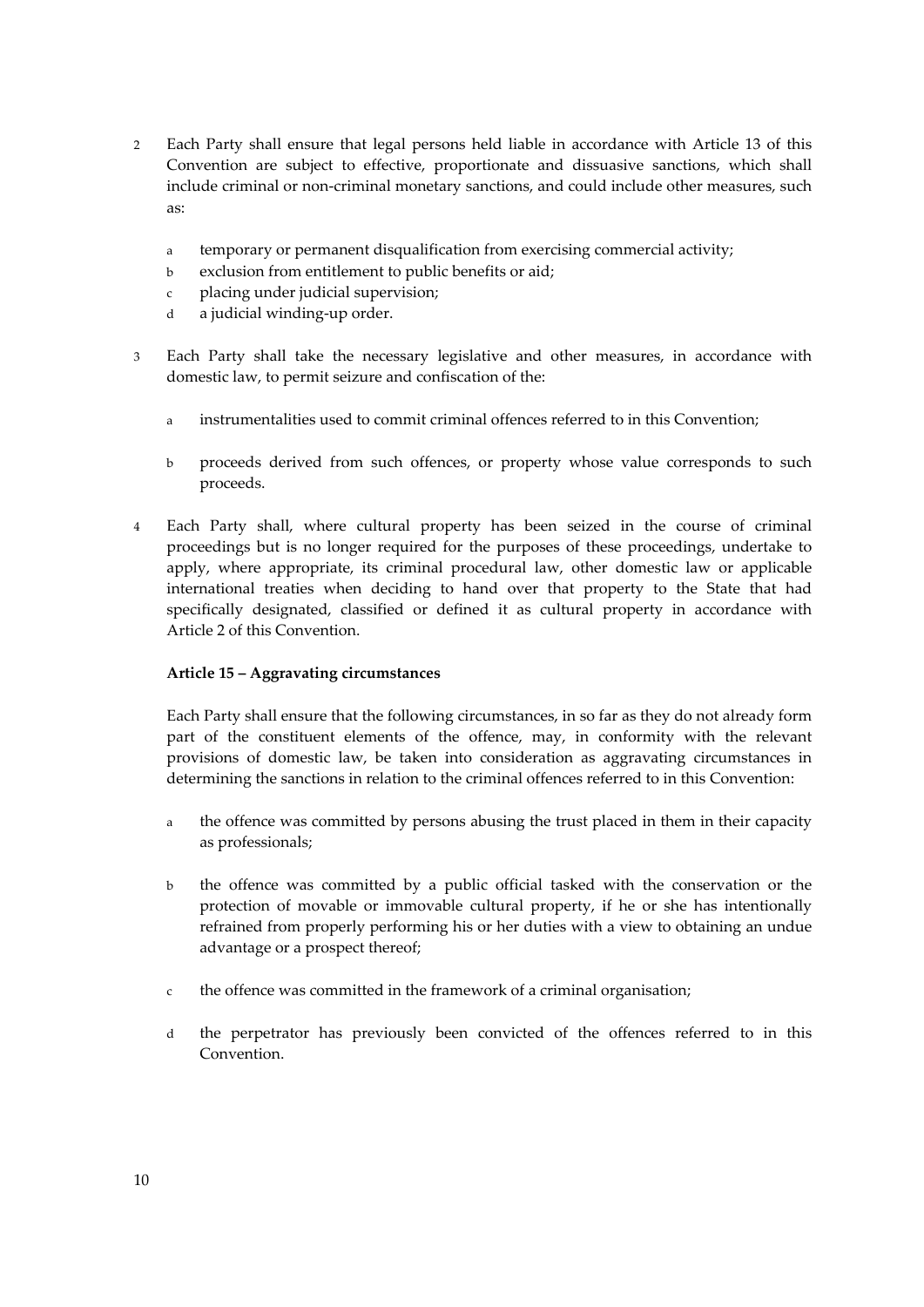- 2 Chaque Partie veille à ce que les personnes morales déclarées responsables en application de l'article 13 de la présente Convention soient passibles de sanctions effectives, proportionnées et dissuasives, qui incluent des sanctions pécuniaires pénales ou non pénales et éventuellement d'autres mesures telles que :
	- a interdiction temporaire ou définitive d'exercer une activité commerciale ;
	- b exclusion du bénéfice d'un avantage ou d'une aide à caractère public ;
	- c placement sous surveillance judiciaire ;
	- d une mesure judiciaire de dissolution.
- 3 Chaque Partie prend les mesures législatives et les autres mesures nécessaires, conformément à son droit interne, pour permettre la saisie et la confiscation :
	- a des instruments utilisés pour commettre les infractions pénales visées par la présente Convention ;
	- b des produits de ces infractions ou de biens d'une valeur équivalente à ces produits.
- 4 Chaque Partie veille, lorsque des biens culturels ont été saisis au cours d'une procédure pénale mais qu'ils ne sont plus requis pour les besoins de ces procédures, à appliquer, le cas échéant, son droit pénal procédural, d'autres dispositions de droit interne ou les traités internationaux applicables lorsqu'elle doit décider de remettre ces biens à l'Etat qui les avait spécifiquement désignés, classés ou définis en tant que biens culturels conformément à l'article 2 de la présente Convention.

## **Article 15 – Circonstances aggravantes**

Chaque Partie veille à ce que les circonstances suivantes, pour autant qu'elles ne soient pas déjà des éléments constitutifs de l'infraction, puissent, conformément aux dispositions pertinentes du droit interne, être considérées comme circonstances aggravantes dans la détermination des peines relatives aux infractions pénales visées par la présente Convention :

- a l'infraction a été commise par une personne abusant de la confiance que lui confère sa qualité de professionnel ;
- b l'infraction a été commise par un agent public ou un fonctionnaire chargé de la conservation ou de la protection de biens culturels meubles ou immeubles, s'il s'est intentionnellement abstenu de s'acquitter dûment de ses fonctions en vue d'obtenir un avantage indu ou la promesse d'un tel avantage indu ;
- c l'infraction a été commise dans le cadre d'une organisation criminelle ;
- d l'auteur de l'infraction a déjà été condamné pour des infractions établies conformément à la présente Convention.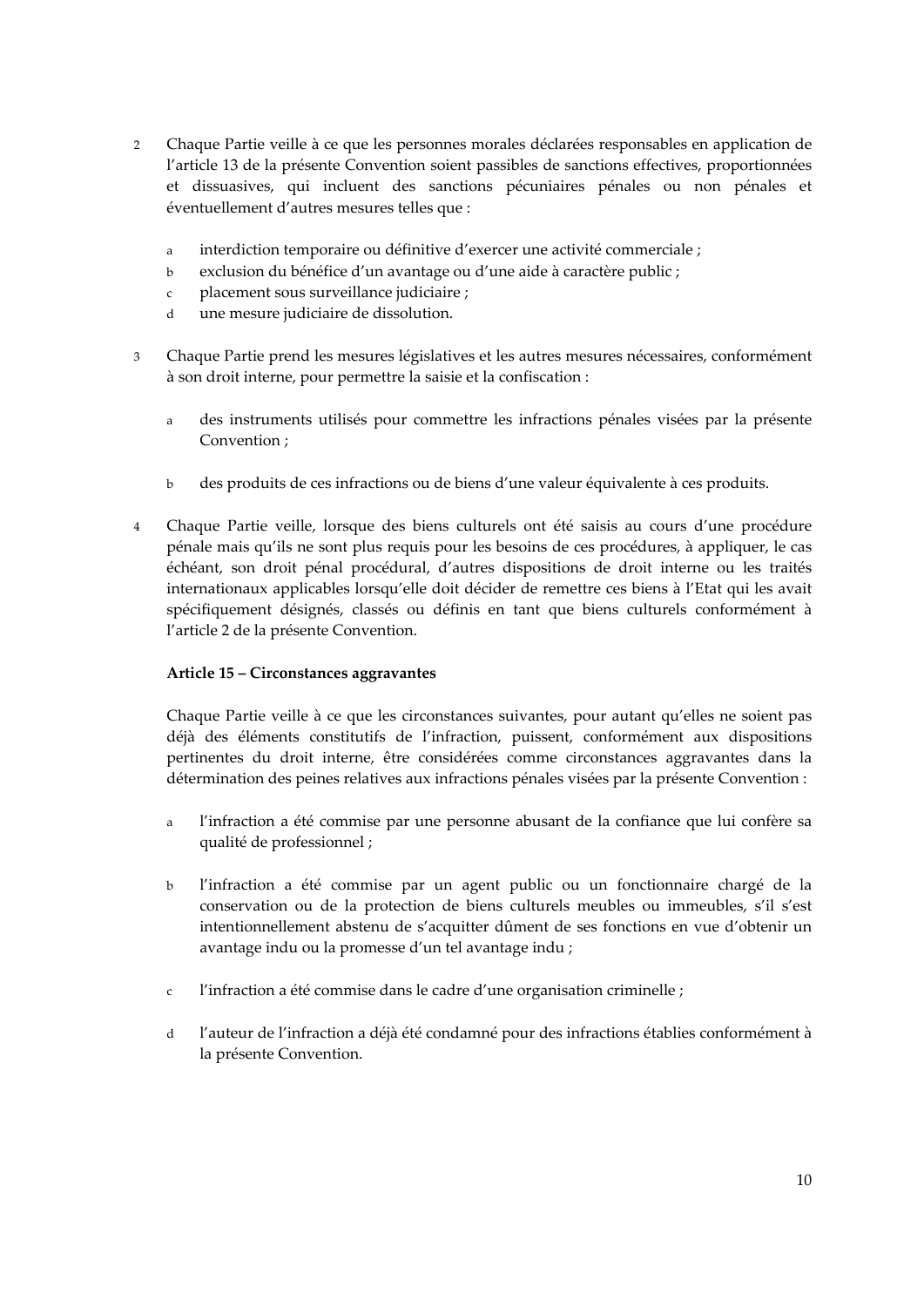#### **Article 16 – Previous sentences passed by another Party**

Each Party shall take the necessary measures to provide for the possibility to take into account final sentences passed by another Party in relation to the criminal offences referred to in this Convention when determining the sanctions.

#### **Chapter III – Investigation, prosecution and procedural law**

#### **Article 17 – Initiation of proceedings**

Each Party shall take the necessary legislative and other measures to ensure that investigations or prosecution of criminal offences referred to in this Convention should not be subordinate to a complaint.

#### **Article 18 – Investigations**

Each Party shall consider taking legislative and other measures to ensure that persons, units or services in charge of investigations are specialised in the field of combating the trafficking of cultural property or that persons are trained for this purpose.

#### **Article 19 – International co-operation in criminal matters**

- 1 The Parties shall co-operate with each other, in accordance with the provisions of this Convention and in pursuance of relevant applicable international and regional instruments and arrangements agreed on the basis of uniform legislation or reciprocity and their domestic law, to the widest extent possible, for the purpose of investigations or proceedings concerning the criminal offences referred to in this Convention, including seizure and confiscation.
- 2 If a Party that makes extradition or mutual legal assistance in criminal matters conditional on the existence of a treaty receives a request for extradition or legal assistance in criminal matters from a Party with which it has no such a treaty, it may, acting in full compliance with its obligations under international law and subject to the conditions provided for by the domestic law of the requested Party, consider this Convention as the legal basis for extradition or mutual legal assistance in criminal matters in respect of the offences referred to in this Convention and may apply, *mutatis mutandis*, Articles 16 and 18 of the United Nations Convention on Transnational Organized Crime to this effect.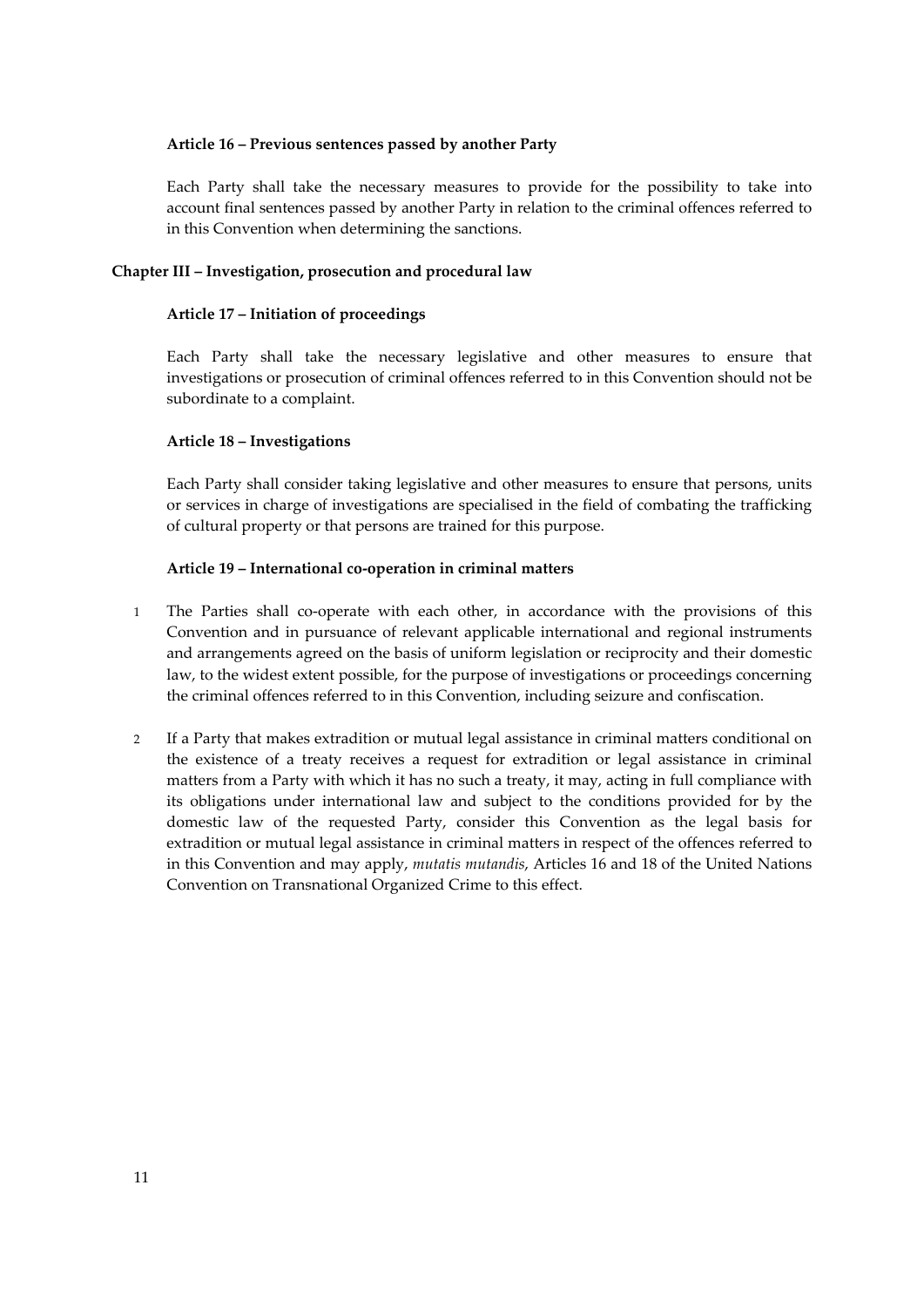## **Article 16 – Peines antérieures prononcées dans une autre Partie**

Chaque Partie prend les mesures nécessaires pour prévoir la possibilité de prendre en compte, dans le cadre de l'appréciation de la peine, les peines définitives prononcées dans une autre Partie pour des infractions pénales visées par la présente Convention.

## **Chapitre III – Enquêtes, poursuites et droit procédural**

#### **Article 17 – Mise en œuvre de la procédure**

Chaque Partie prend les mesures législatives et les autres mesures nécessaires pour que les enquêtes ou les poursuites concernant les infractions pénales visées par la présente Convention ne soient pas subordonnées à une plainte.

#### **Article 18 – Enquêtes**

Chaque Partie envisage de prendre des mesures législatives et d'autres mesures pour que des personnes, des unités ou des services chargés des enquêtes soient spécialisés dans la lutte contre le trafic de biens culturels ou que des personnes soient formées à cette fin.

#### **Article 19 – Coopération internationale en matière pénale**

- 1 Les Parties coopèrent entre elles, conformément aux dispositions de la présente Convention et en application des instruments internationaux et régionaux pertinents applicables, des arrangements reposant sur des législations uniformes ou sur la réciprocité et de leur droit interne, dans la mesure la plus large possible, aux fins des enquêtes ou des procédures concernant les infractions pénales visées par la présente Convention, y compris à l'aide de mesures de saisie et de confiscation.
- 2 Si une Partie qui subordonne l'extradition ou l'entraide judiciaire en matière pénale à l'existence d'un traité reçoit une demande d'extradition ou d'entraide judiciaire en matière pénale d'une Partie avec laquelle elle n'a pas conclu pareil traité, elle peut, agissant en pleine conformité avec ses obligations découlant du droit international et sous réserve des conditions prévues par le droit interne de la Partie requise, considérer la présente Convention comme la base légale de l'extradition ou de l'entraide judiciaire en matière pénale pour les infractions visées par la présente Convention et peut appliquer, *mutatis mutandis*, les articles 16 et 18 de la Convention des Nations Unies contre la criminalité transnationale organisée à cet égard.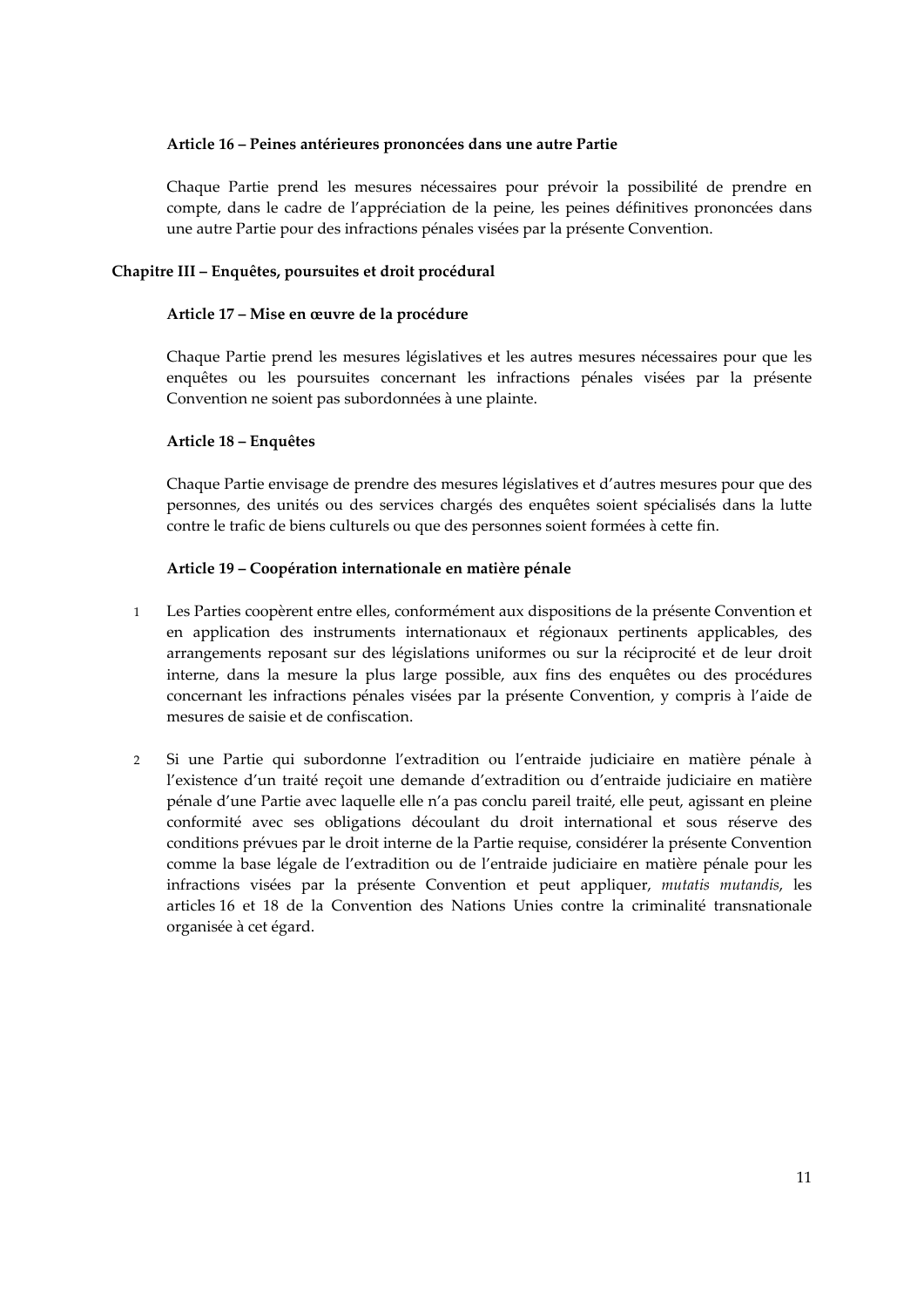#### **Chapter IV – Preventive measures and other administrative measures**

#### **Article 20 – Measures at domestic level**

Each Party should, taking into account its obligations under applicable international treaties, consider taking the legislative and other necessary measures to:

- a establish or develop inventories or databases of its cultural property defined under Article 2, paragraph 2, of this Convention;
- b introduce import and export control procedures, in accordance with the relevant international instruments, including a system whereby the importation and exportation of movable cultural property are subject to the issuance of specific certificates;
- c introduce due diligence provisions for art and antiquity dealers, auction houses and others involved in the trade in cultural property, and introduce an obligation to establish records of their transactions. These records should be made available to the competent authorities in accordance with domestic law;
- d establish a central national authority or empower existing authorities and putting in place other mechanisms for co-ordinating the activities related to the protection of cultural property;
- e enable the monitoring and reporting of suspicious dealings or sales on the internet;
- f enable the mandatory reporting to the competent authorities of the discovery by chance of cultural property of the archaeological heritage;
- g promote awareness-raising campaigns addressed to the general public about the protection of cultural property and the dangers posed by the crimes against it;
- h ensure that museums and similar institutions whose acquisition policy is under State control do not acquire illicitly removed cultural property, and provide information and training for the relevant officials on the prevention of and fight against cultural propertyrelated crimes;
- i encourage museums and similar institutions, whose acquisition policy is not under State control, to comply with existing ethical rules on the acquisition of movable cultural property and report to law enforcement authorities any suspected trafficking of cultural property;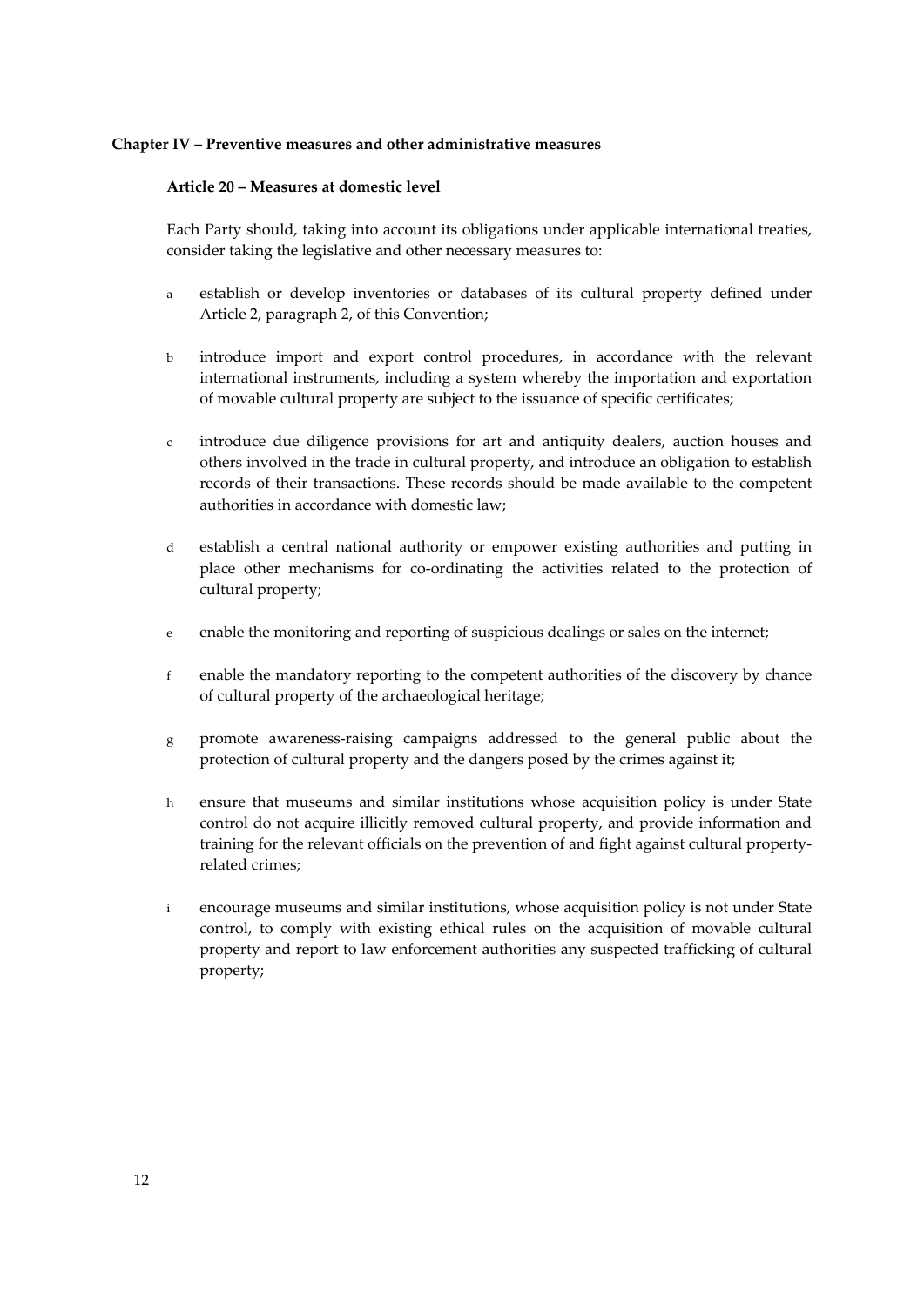#### **Chapitre IV – Mesures de prévention et autres mesures administratives**

#### **Article 20 – Mesures au niveau national**

Chaque Partie devrait, en tenant compte de ses obligations en vertu des traités internationaux existants, envisager de prendre les mesures législatives et les autres mesures nécessaires pour :

- a créer ou développer des inventaires ou des bases de données concernant ses biens culturels définis à l'article 2, paragraphe 2, de la présente Convention ;
- b mettre en place des procédures de contrôle des importations et des exportations, conformément aux instruments internationaux pertinents, y compris un mécanisme subordonnant l'importation et l'exportation de biens culturels meubles à la délivrance de certificats spécifiques ;
- c introduire des dispositions de diligence requise pour les marchands d'art et d'antiquités, les salles de vente, ainsi que toute autre personne impliquée dans le commerce de biens culturels et d'introduire l'obligation d'établir des registres de leurs transactions. Ces registres devraient être mis à la disposition des autorités compétentes, conformément au droit interne ;
- d créer une autorité nationale centrale ou confier un mandat aux autorités existantes et mettre en place d'autres mécanismes afin de coordonner les activités relatives à la protection des biens culturels ;
- e permettre le suivi et le signalement des transactions ou des ventes suspectes sur internet ;
- f rendre obligatoire le signalement aux autorités compétentes de la découverte fortuite de biens culturels faisant partie du patrimoine archéologique ;
- g encourager les campagnes de sensibilisation à destination du grand public concernant la protection des biens culturels et les risques liés aux infractions visant ces biens ;
- h veiller à ce que les musées et les institutions similaires dont la politique d'acquisition est soumise au contrôle de l'Etat n'acquièrent pas de biens culturels prélevés illicitement, et dispenser des informations et une formation aux agents compétents concernant la prévention et la répression des infractions visant des biens culturels ;
- i encourager les musées et les institutions similaires dont la politique d'acquisition n'est pas soumise au contrôle de l'Etat à respecter les règles éthiques existantes relatives à l'acquisition de biens culturels meubles et à signaler aux autorités chargées de l'application de la loi les trafics présumés de biens culturels ;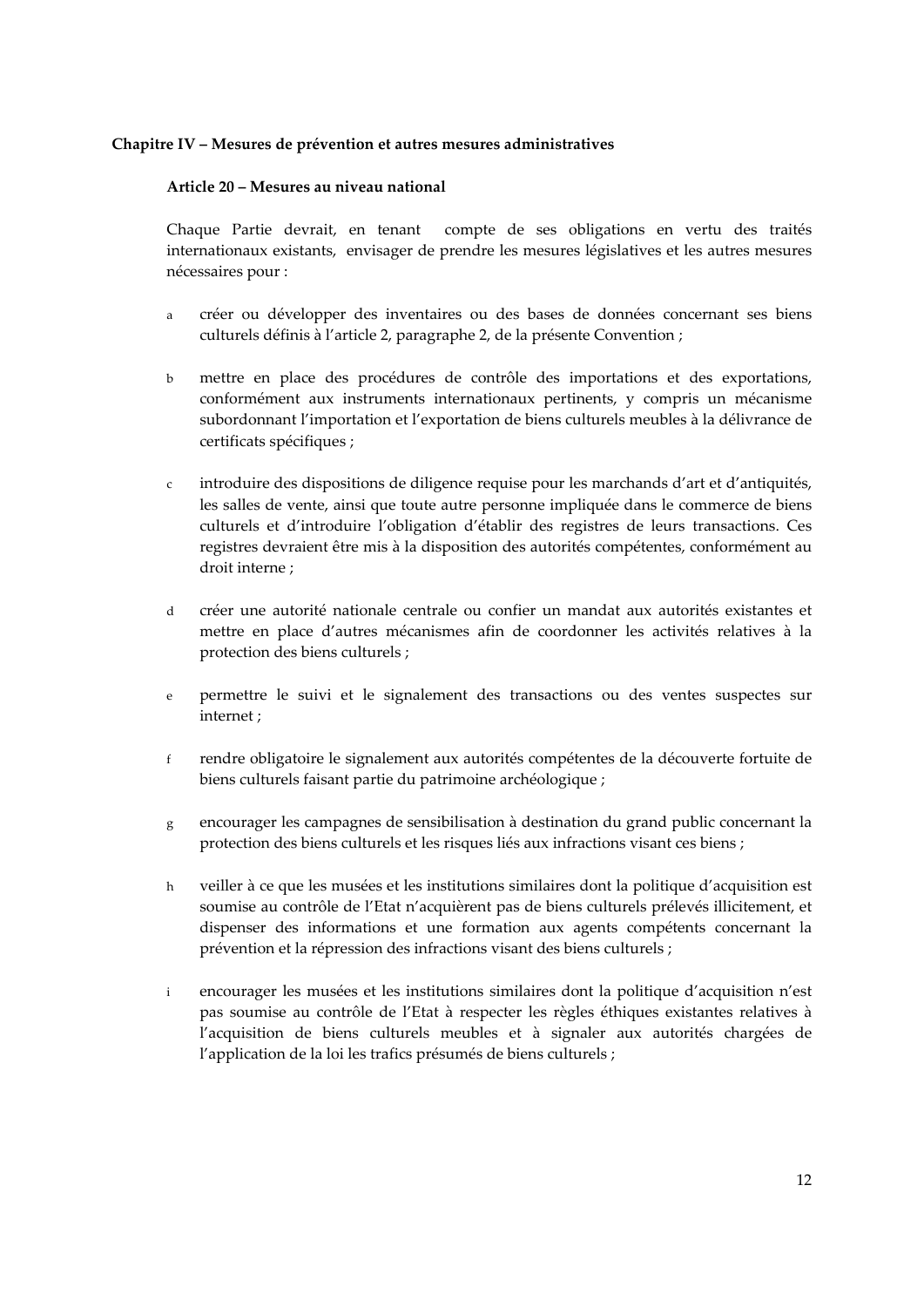- j encourage internet service providers, internet platforms and web-based sellers to cooperate in preventing the trafficking of cultural property by participating in the elaboration and implementation of relevant policies;
- k prevent free ports from being used for the purpose of trafficking of cultural property either through legislative measures or by encouraging them to establish and effectively implement internal norms through self-regulation;
- l improve the dissemination of information relating to any cultural property that has been the subject of an offence as defined by this Convention to its customs and police authorities in order to prevent the trafficking of this cultural property.

## **Article 21 – Measures at international level**

Each Party shall co-operate to the widest extent possible for the purpose of preventing and fighting the intentional destruction of, damage to, and trafficking of cultural property. In particular, the States Parties should:

- a promote consultation and exchange of information as regards the identification, seizure and confiscation of cultural property that has been the subject of an offence defined by this Convention and that has been recovered within their territory;
- b contribute to international data collection on trafficking of movable cultural property by sharing or interconnecting national inventories or databases on cultural property that has been the subject of an offence defined by this Convention, and/or contributing to international inventories or databases, such as the Interpol database on stolen works of art;
- c facilitate co-operation for the purpose of also protecting and preserving cultural property in times of instability or conflict.

## **Chapter V – Follow-up mechanism**

## **Article 22 – Committee of the Parties**

- 1 The Committee of the Parties shall be composed of representatives of the Parties to the Convention.
- 2 The Committee of the Parties shall be convened by the Secretary General of the Council of Europe. Its first meeting shall be held within a period of one year following the entry into force of this Convention for the tenth signatory having ratified it. It shall subsequently meet whenever at least one third of the Parties or the Secretary General so requests.
- 3 The Committee of the Parties shall adopt its own rules of procedure.
- 4 The Committee of the Parties shall be assisted by the Secretariat of the Council of Europe in carrying out its functions.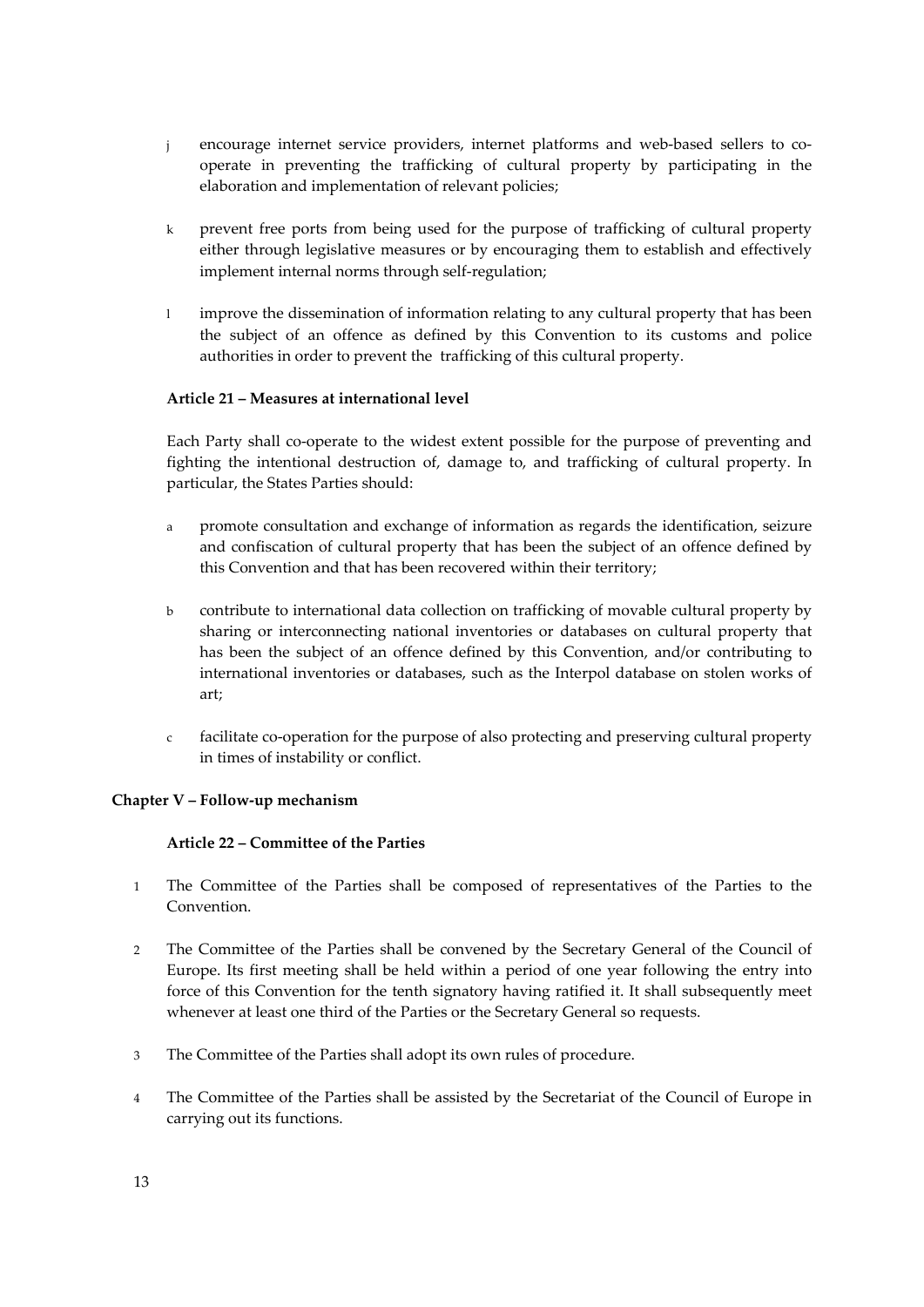- j encourager les fournisseurs de services internet, les plateformes internet et les vendeurs en ligne à coopérer pour empêcher le trafic de biens culturels en participant à l'élaboration et à la mise en œuvre de politiques en la matière ;
- k empêcher l'utilisation des ports francs aux fins de trafic de biens culturels, soit à travers des mesures législatives ou en les encourageant à établir et à mettre en œuvre effectivement des normes internes par autorégulation ;
- l améliorer la diffusion d'informations liées aux biens culturels qui ont fait l'objet d'une infraction, conformément à la présente Convention aux autorités douanières et de police afin de prévenir le trafic illicite de ces biens culturels.

## **Article 21 – Mesures au niveau international**

Chaque Partie coopère dans toute la mesure possible en vue de prévenir et de combattre la destruction et la détérioration intentionnelles et le trafic de biens culturels. En particulier, les Etats parties devraient :

- a promouvoir la consultation et l'échange d'informations concernant l'identification, la saisie et la confiscation de biens culturels qui ont fait l'objet d'une infraction conformément à la présente Convention et qui ont été retrouvés sur leur territoire ;
- b contribuer à la collecte de données internationales sur le trafic de biens culturels meubles en partageant ou en interconnectant leurs inventaires ou bases de données nationaux concernant les biens culturels qui ont fait l'objet d'une infraction conformément à la présente Convention et/ou en contribuant aux inventaires ou bases de données internationaux, comme la base de données d'Interpol sur les œuvres d'art volées ;
- c faciliter la coopération en vue de protéger et également de préserver les biens culturels en période d'instabilité ou de conflit.

## **Chapitre V – Mécanisme de suivi**

## **Article 22 – Comité des Parties**

- 1 Le Comité des Parties est composé des représentants des Parties à la Convention.
- 2 Le Comité des Parties est convoqué par le Secrétaire Général du Conseil de l'Europe. Sa première réunion se tient dans un délai d'un an à compter de l'entrée en vigueur de la présente Convention pour le dixième signataire l'ayant ratifiée. Il se réunit par la suite à la demande d'au moins un tiers des Parties ou du Secrétaire Général.
- 3 Le Comité des Parties établit lui-même son règlement intérieur.
- 4 Le Comité des Parties est assisté par le Secrétariat du Conseil de l'Europe dans l'exercice de ses fonctions.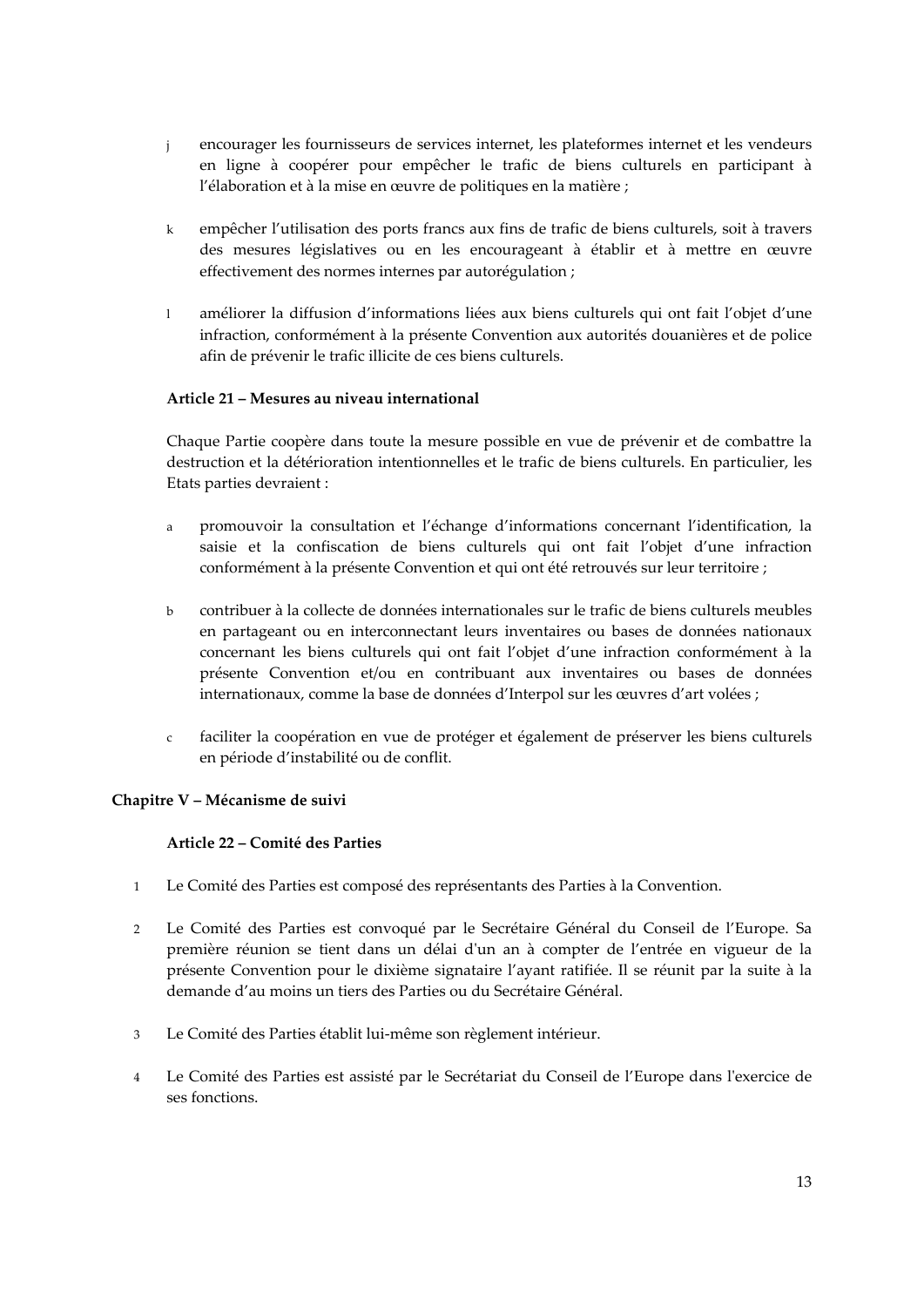5 The Committee of the Parties may propose to the Committee of Ministers appropriate ways to engage relevant expertise in support of the effective implementation of this Convention.

## **Article 23 – Other representatives**

- 1 The Parliamentary Assembly of the Council of Europe, the European Committee on Crime Problems (CDPC) and the Steering Committee for Culture, Heritage and Landscape (CDCPP) shall each appoint a representative to the Committee of the Parties in order to contribute to a multisectoral and multidisciplinary approach.
- 2 The Committee of Ministers may invite other Council of Europe bodies to appoint a representative to the Committee of the Parties, after consultation with the committee.
- 3 Representatives of relevant international bodies may be admitted as observers to the Committee of the Parties following the procedure established by the relevant rules of the Council of Europe.
- 4 Representatives of relevant official bodies of the Parties may be admitted as observers to the Committee of the Parties following the procedure established by the relevant rules of the Council of Europe.
- 5 Representatives of civil society, and in particular non-governmental organisations, may be admitted as observers to the Committee of the Parties following the procedure established by the relevant rules of the Council of Europe.
- 6 In the appointment of representatives under paragraphs 2 to 5 of the present article, a balanced representation of the different sectors and disciplines shall be ensured.
- 7 Representatives appointed in accordance with paragraphs 1 to 5 of this article shall participate in meetings of the Committee of the Parties without the right to vote.

#### **Article 24 – Functions of the Committee of the Parties**

- 1 The Committee of the Parties shall monitor the implementation of this Convention. Its rules of procedure shall determine the procedure for evaluating the implementation of this Convention.
- 2 The Committee of the Parties shall also facilitate the collection, analysis and exchange of information, experience and good practice between States to improve their capacity to prevent and combat trafficking in cultural property. The committee may avail itself of the expertise of other relevant Council of Europe committees and bodies.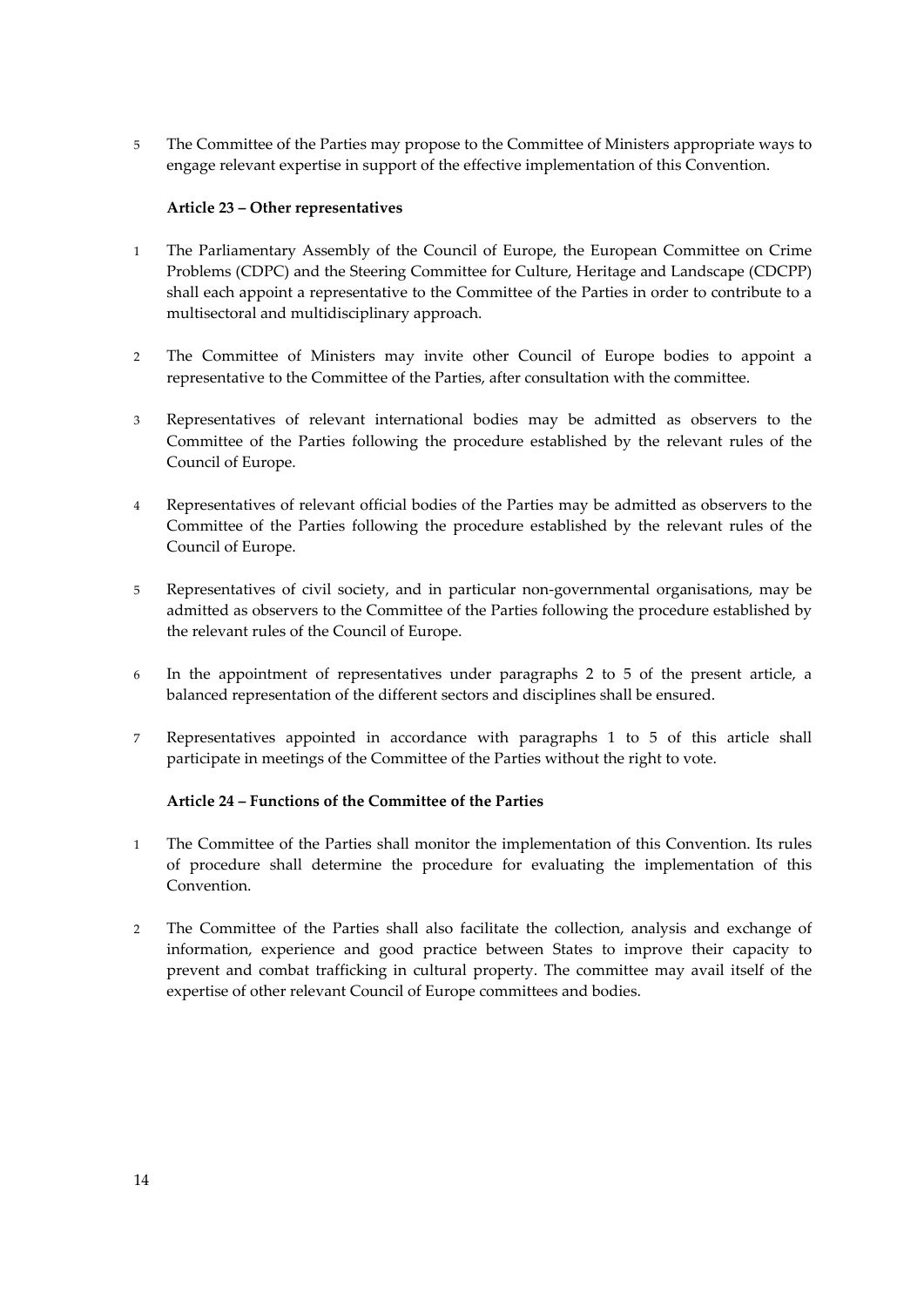5 Le Comité des Parties peut proposer au Comité des Ministres les moyens adéquats pour engager une expertise pertinente afin de soutenir une mise en œuvre efficace de la présente Convention.

## **Article 23 – Autres représentants**

- 1 L'Assemblée parlementaire du Conseil de l'Europe, le Comité européen pour les problèmes criminels (CDPC) et le Comité directeur de la culture, du patrimoine et du paysage (CDCPP) désignent chacun un représentant au Comité des Parties afin de contribuer à une approche plurisectorielle et pluridisciplinaire.
- 2 Le Comité des Ministres peut inviter d'autres organes du Conseil de l'Europe à désigner un représentant au Comité des Parties après avoir consulté ce dernier.
- 3 Des représentants d'organes internationaux pertinents peuvent être admis en tant qu'observateurs au Comité des Parties suivant la procédure établie par les règles pertinentes du Conseil de l'Europe.
- 4 Des représentants d'organes officiels pertinents des Parties peuvent être admis en tant qu'observateurs au Comité des Parties suivant la procédure établie par les règles pertinentes du Conseil de l'Europe.
- 5 Des représentants de la société civile, et notamment d'organisations non gouvernementales, peuvent être admis en tant qu'observateurs au Comité des Parties suivant la procédure établie par les règles pertinentes du Conseil de l'Europe.
- 6 Une représentation équilibrée des différents secteurs et disciplines doit être assurée lors de la nomination des représentants en application des paragraphes 2 à 5 du présent article.
- 7 Les représentants désignés en vertu des paragraphes 1 à 5 du présent article participent aux réunions du Comité des Parties sans droit de vote.

## **Article 24 – Fonctions du Comité des Parties**

- 1 Le Comité des Parties surveille l'application de la présente Convention. Son règlement intérieur définit la procédure d'évaluation de la mise en œuvre de la présente Convention.
- 2 Le Comité des Parties facilite également la collecte, l'analyse et l'échange d'informations, d'expériences et de bonnes pratiques entre les Etats afin de renforcer leur capacité à prévenir et à combattre le trafic de biens culturels. Le comité peut bénéficier de la compétence d'autres comités et organes pertinents du Conseil de l'Europe.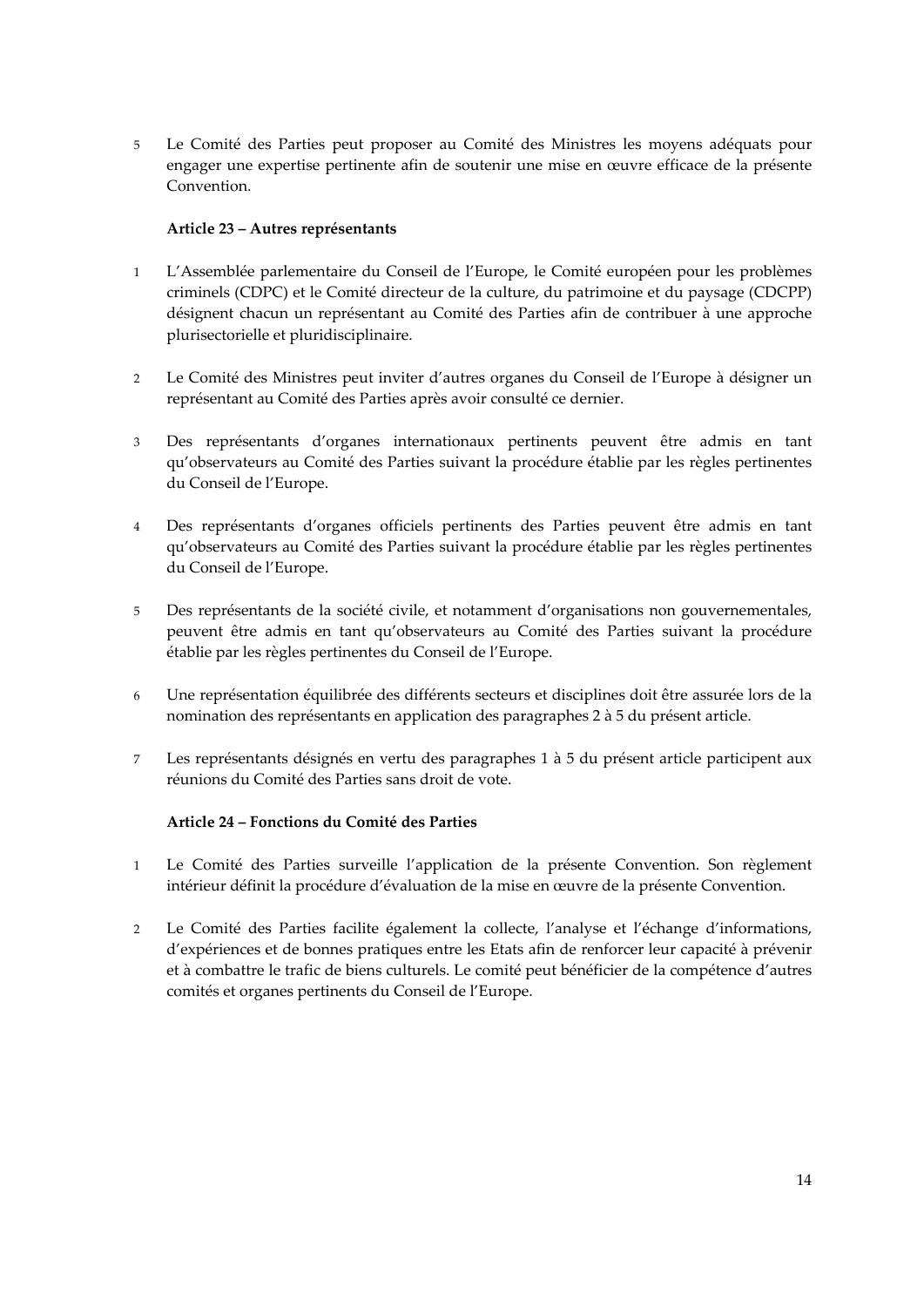- 3 Furthermore, the Committee of the Parties shall, where appropriate:
	- a facilitate the effective use and implementation of this Convention, including the identification of any problems that may arise and the effects of any declaration or reservation made under this Convention;
	- b express an opinion on any question concerning the application of this Convention and facilitate the exchange of information on significant legal, policy or technological developments;
	- c make specific recommendations to Parties concerning the implementation of this Convention.
- 4 The European Committee on Crime Problems and the Steering Committee for Culture, Heritage and Landscape shall be kept periodically informed about the activities mentioned in paragraphs 1, 2 and 3 of this article.

## **Chapter VI – Relationship with other international instruments**

## **Article 25 – Relationship with other international instruments**

- 1 This Convention shall not affect the rights and obligations arising from the provisions of other international instruments to which Parties to the present Convention are Parties or shall become Parties and which contain provisions on matters governed by this Convention. However, where Parties establish their relations in respect of the matters dealt with in the present Convention other than as regulated therein, they shall do so in a manner that is not inconsistent with the Convention's objectives and principles.
- 2 The Parties to the Convention may conclude bilateral or multilateral agreements with one another on the matters dealt with in this Convention, for purposes of supplementing or strengthening its provisions or facilitating the application of the principles embodied in it.

## **Chapter VII – Amendments to the Convention**

## **Article 26 – Amendments**

- 1 Any proposal for an amendment to this Convention presented by a Party shall be communicated to the Secretary General of the Council of Europe and forwarded by him or her to the member States of the Council of Europe, the non-member States which have participated in its elaboration and to any State which has acceded to, or has been invited to accede to this Convention in accordance with the provisions of Article 28.
- 2 Any amendment proposed by a Party shall be communicated to the European Committee on Crime Problems and the Steering Committee for Culture, Heritage and Landscape, which shall submit to the Committee of the Parties their opinions on that proposed amendment.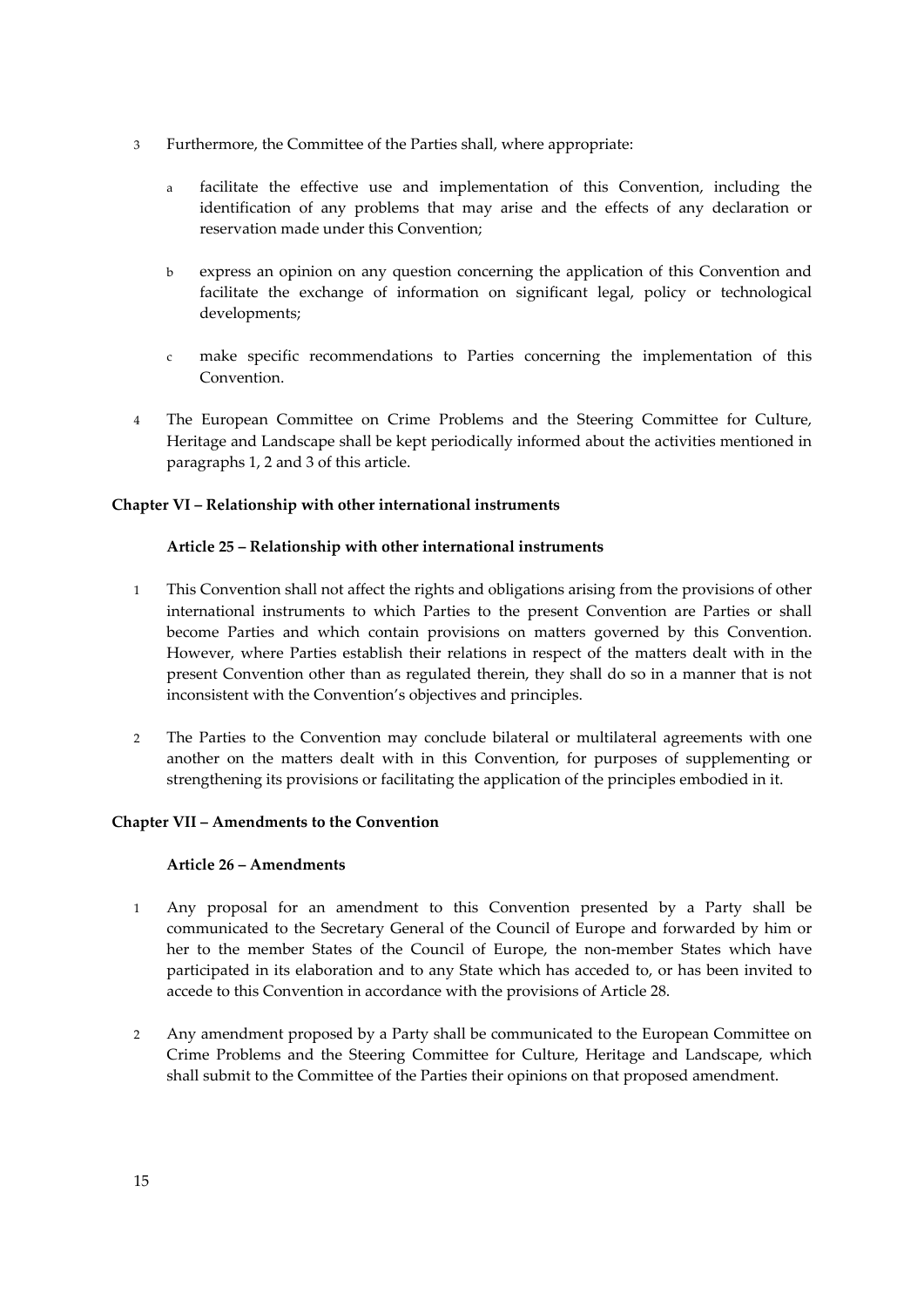- 3 Le Comité des Parties est également chargé, le cas échéant :
	- a de faciliter l'usage et la mise en œuvre effectifs de la présente Convention, notamment en identifiant tout problème susceptible d'apparaître, ainsi que les effets de toute déclaration ou réserve au titre de la présente Convention ;
	- b d'exprimer un avis sur toute question relative à l'application de la présente Convention et de faciliter l'échange d'informations sur les développements juridiques, politiques ou techniques importants ;
	- c d'adresser des recommandations spécifiques aux Parties au sujet de la mise en œuvre de la présente Convention.
- 4 Le Comité européen pour les problèmes criminels et le Comité directeur de la culture, du patrimoine et du paysage sont tenus régulièrement informés des activités mentionnées aux paragraphes 1, 2 et 3 du présent article.

## **Chapitre VI – Relations avec d'autres instruments internationaux**

## **Article 25 – Relations avec d'autres instruments internationaux**

- 1 La présente Convention ne porte pas atteinte aux droits et obligations découlant des dispositions d'autres instruments internationaux auxquels les Parties à cette Convention sont parties ou le deviendront, et qui contiennent des dispositions relatives aux matières régies par la présente Convention. Toutefois, lorsque les Parties établiront leurs relations relatives aux matières faisant l'objet de la présente Convention d'une manière différente de celle y prévue, elles le feront d'une manière qui ne soit pas incompatible avec les objectifs et les principes de la Convention.
- 2 Les Parties à la Convention peuvent conclure entre elles des accords bilatéraux ou multilatéraux relatifs aux questions réglées par la présente Convention, aux fins de compléter ou de renforcer les dispositions de celle-ci ou pour faciliter l'application des principes qu'elle consacre.

## **Chapitre VII – Amendements à la Convention**

## **Article 26 – Amendements**

- 1 Tout amendement à la présente Convention proposé par une Partie est communiqué au Secrétaire Général du Conseil de l'Europe et transmis par ce dernier aux Etats membres du Conseil de l'Europe, aux Etats non membres ayant participé à son élaboration ainsi qu'à tout Etat y ayant adhéré ou ayant été invité à y adhérer, conformément aux dispositions de l'article 28.
- 2 Tout amendement proposé par une Partie est communiqué au Comité européen pour les problèmes criminels et au Comité directeur de la culture, du patrimoine et du paysage, qui soumettent au Comité des Parties leurs avis sur l'amendement proposé.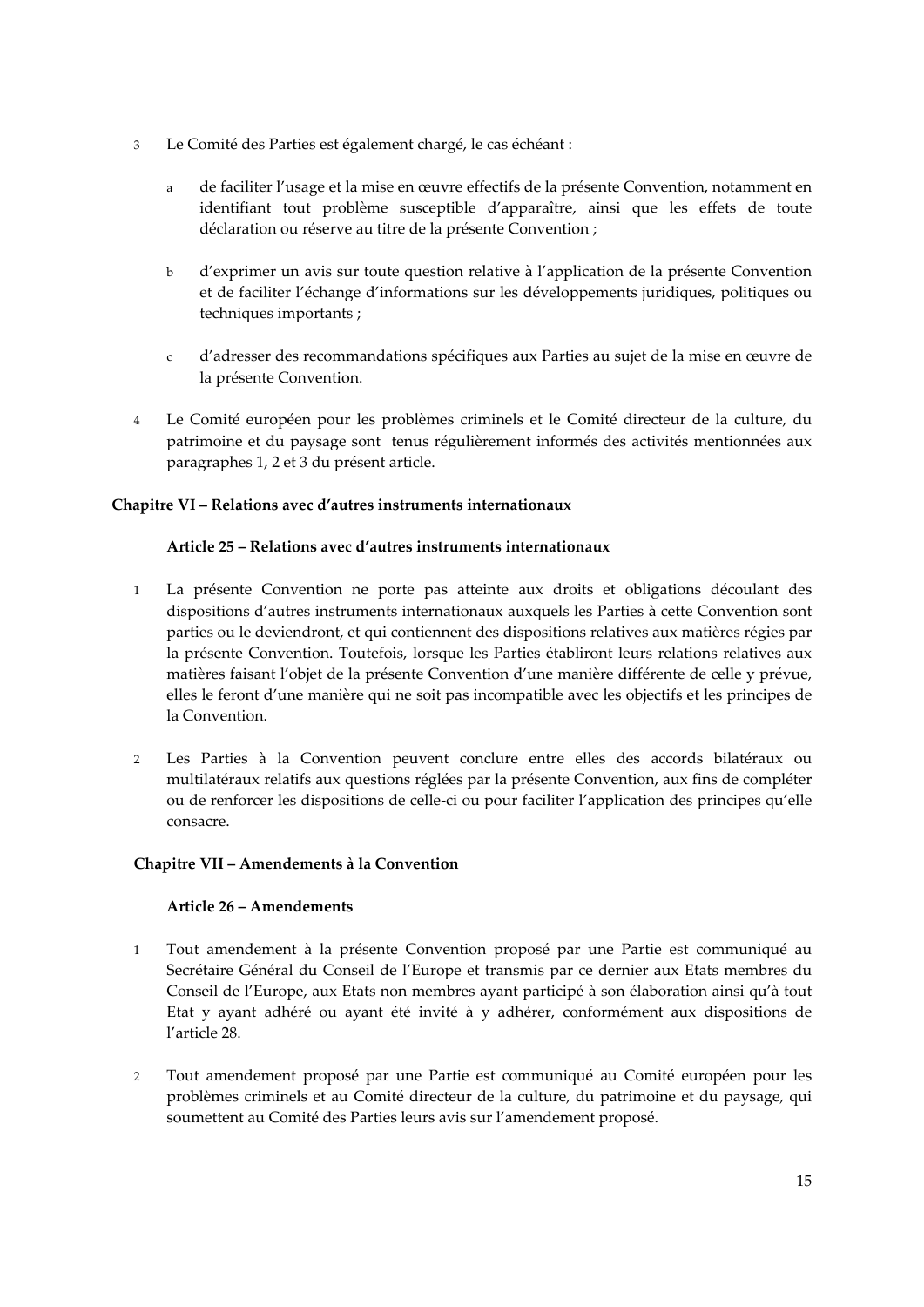- 3 The Committee of Ministers of the Council of Europe shall consider the proposed amendment and the opinion submitted by the Committee of Parties and, after having consulted the Parties to this Convention that are not members of the Council of Europe, may adopt the amendment by the majority provided for in Article 20.d of the Statute of the Council of Europe.
- 4 The text of any amendment adopted by the Committee of Ministers in accordance with paragraph 3 of this article shall be forwarded to the Parties for acceptance.
- 5 Any amendment adopted in accordance with paragraph 3 of this article shall enter into force on the first day of the month following the expiration of a period of one month after the date on which all Parties have informed the Secretary General that they have accepted it.

## **Chapter VIII – Final clauses**

## **Article 27 – Signature and entry into force**

- 1 This Convention shall be open for signature by the member States of the Council of Europe and the non-member States which have participated in its elaboration.
- 2 This Convention is subject to ratification, acceptance or approval. Instruments of ratification, acceptance or approval shall be deposited with the Secretary General of the Council of Europe.
- 3 This Convention shall enter into force on the first day of the month following the expiration of a period of three months after the date on which five Signatories, including at least three member States of the Council of Europe, have expressed their consent to be bound by the Convention in accordance with the provisions of the preceding paragraph.
- 4 In respect of any Signatory which subsequently expresses its consent to be bound by it, the Convention shall enter into force, in its respect, on the first day of the month following the expiration of a period of three months after the date of the deposit of its instrument of ratification, acceptance or approval.

## **Article 28 – Accession to the Convention**

- 1 After the entry into force of this Convention, the Committee of Ministers of the Council of Europe may, after consulting the Contracting States to this Convention and obtaining their unanimous consent, invite any non-member State of the Council of Europe which has not participated in the elaboration of the Convention to accede to this Convention by a decision taken by the majority provided for in Article 20 d of the Statute of the Council of Europe, and by unanimous vote of the representatives of the Contracting States entitled to sit on the Committee of Ministers.
- 2 In respect of any acceding State, the Convention shall enter into force on the first day of the month following the expiration of a period of three months after the date of deposit of the instrument of accession with the Secretary General of the Council of Europe.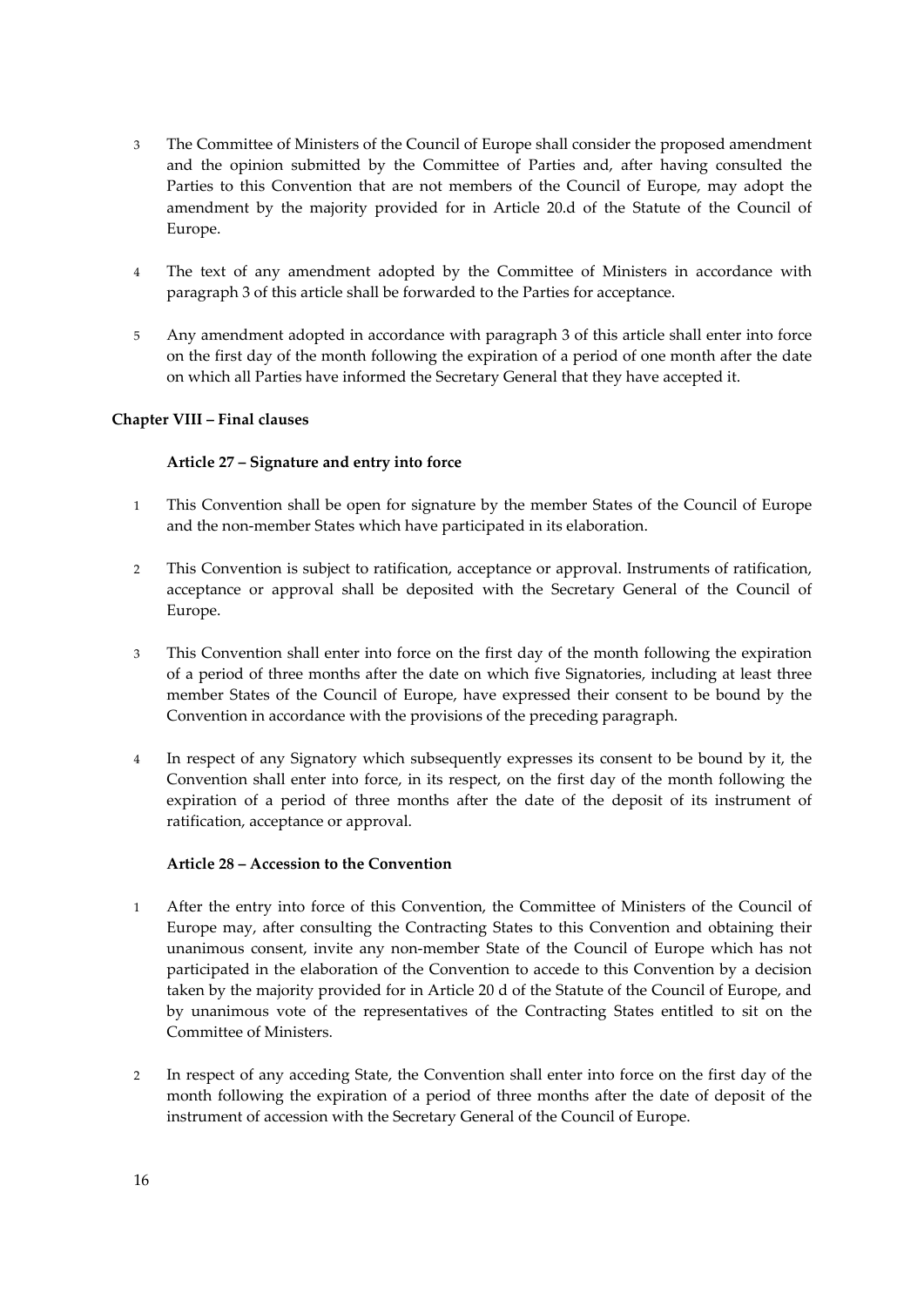- 3 Le Comité des Ministres du Conseil de l'Europe examine l'amendement proposé et l'avis soumis par le Comité des Parties et, après avoir consulté les Parties à la présente Convention qui ne sont pas membres du Conseil de l'Europe, peut adopter l'amendement à la majorité prévue à l'article 20.d du Statut du Conseil de l'Europe.
- 4 Le texte de tout amendement adopté par le Comité des Ministres conformément au paragraphe 3 du présent article est communiqué aux Parties pour acceptation.
- 5 Tout amendement adopté conformément au paragraphe 3 du présent article entre en vigueur le premier jour du mois suivant l'expiration d'une période d'un mois après la date à laquelle toutes les Parties ont informé le Secrétaire Général qu'elles l'ont accepté.

## **Chapitre VIII – Clauses finales**

## **Article 27 – Signature et entrée en vigueur**

- 1 La présente Convention est ouverte à la signature des Etats membres du Conseil de l'Europe et des Etats non membres ayant participé à son élaboration.
- 2 La présente Convention est soumise à ratification, acceptation ou approbation. Les instruments de ratification, d'acceptation ou d'approbation seront déposés près le Secrétaire Général du Conseil de l'Europe.
- 3 La présente Convention entrera en vigueur le premier jour du mois qui suit l'expiration d'une période de trois mois après la date à laquelle cinq signataires, dont au moins trois Etats membres du Conseil de l'Europe, auront exprimé leur consentement à être liés par la Convention, conformément aux dispositions du paragraphe précédent.
- 4 Pour tout Signataire qui exprimera ultérieurement son consentement à être lié par la Convention, celle-ci entrera en vigueur, à son égard, le premier jour du mois qui suit l'expiration d'une période de trois mois après la date du dépôt de l'instrument de ratification, d'acceptation ou d'approbation.

## **Article 28 – Adhésion à la Convention**

- 1 Après l'entrée en vigueur de la présente Convention, le Comité des Ministres du Conseil de l'Europe pourra, après avoir consulté les Etats contractants à la présente Convention et en avoir obtenu l'assentiment unanime, inviter tout Etat non membre du Conseil de l'Europe n'ayant pas participé à l'élaboration de la Convention à adhérer à la présente Convention par une décision prise à la majorité prévue à l'article 20.d du Statut du Conseil de l'Europe, et à l'unanimité des voix des représentants des Etats contractants ayant le droit de siéger au Comité des Ministres.
- 2 Pour tout Etat adhérent, la Convention entrera en vigueur le premier jour du mois qui suit l'expiration d'une période de trois mois après la date du dépôt de l'instrument d'adhésion près le Secrétaire Général du Conseil de l'Europe.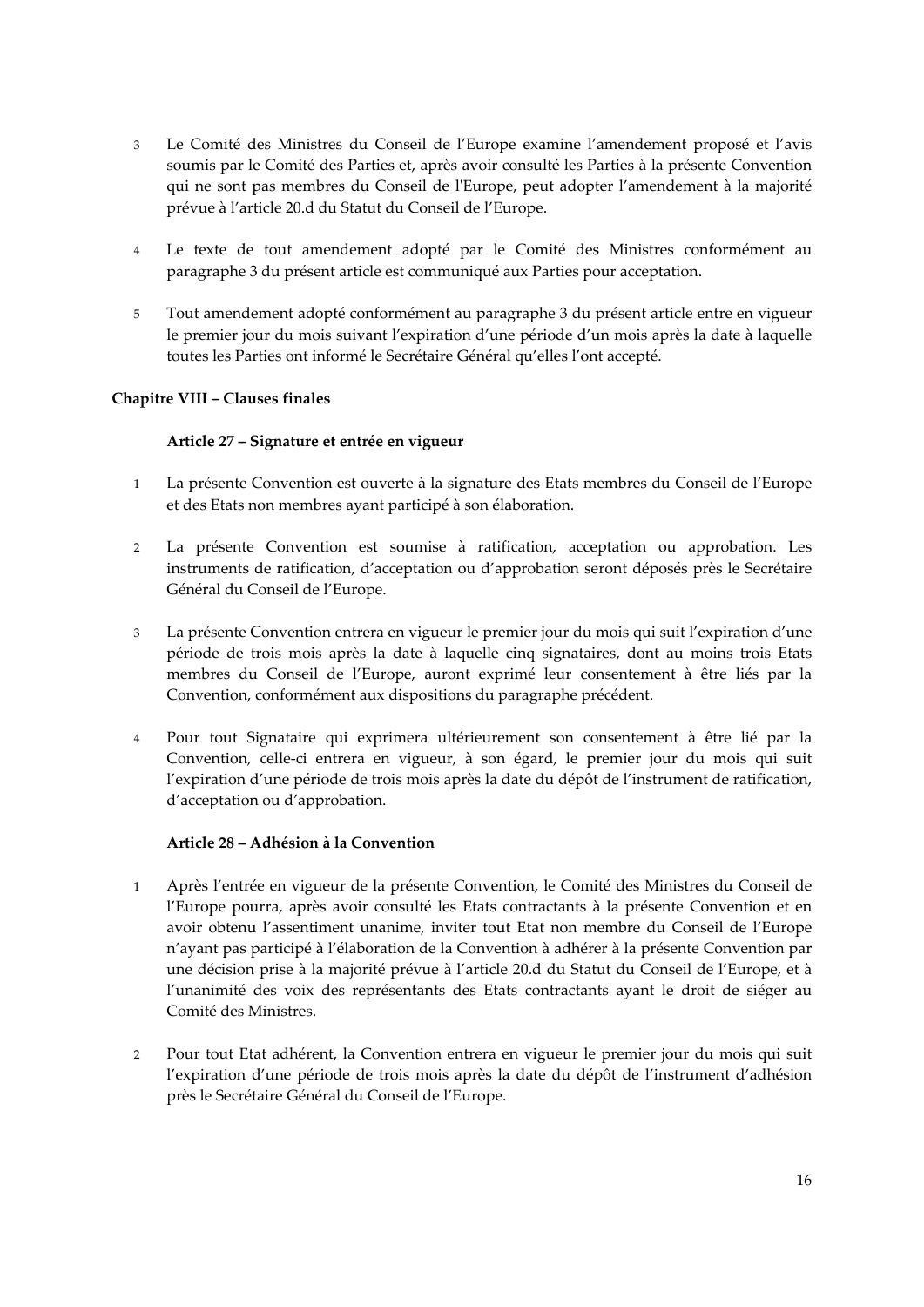## **Article 29 – Territorial application**

- 1 Any State may, at the time of signature or when depositing its instrument of ratification, acceptance, approval or accession, specify the territory or territories to which this Convention shall apply.
- 2 Any State may, at any later date, by a declaration addressed to the Secretary General of the Council of Europe, extend the application of this Convention to any other territory specified in the declaration and for whose international relations it is responsible or on whose behalf it is authorised to give undertakings. In respect of such territory, the Convention shall enter into force on the first day of the month following the expiration of a period of three months after the date of receipt of such declaration by the Secretary General.
- 3 Any declaration made under the two preceding paragraphs may, in respect of any territory specified in any such declaration, be withdrawn by a notification addressed to the Secretary General of the Council of Europe. The withdrawal shall become effective on the first day of the month following the expiration of a period of three months after the date of receipt of such notification by the Secretary General.

#### **Article 30 – Reservations**

- 1 Any State may, at the time of signature or when depositing its instrument of ratification, acceptance, approval or accession, declare that it avails itself of one or more of the reservations provided for in Articles 4, 5, 10 , 11 and 12, paragraph 3, of this Convention. No other reservation may be made in respect of any provision of this Convention.
- 2 Each Party which has made a reservation may, at any time, withdraw it entirely or partially by a notification addressed to the Secretary General of the Council of Europe. The withdrawal shall take effect from the date of the receipt of such notification by the Secretary General.
- 3 A Party which has made a reservation in respect of a provision of this Convention may not claim the application of that provision by any other Party; it may, however, if the reservation is partial or conditional, claim the application of that provision in so far as it has itself accepted it.

## **Article 31 – Denunciation**

- 1 Any Party may, at any time, denounce this Convention by means of a notification addressed to the Secretary General of the Council of Europe.
- 2 Such denunciation shall become effective on the first day of the month following the expiration of a period of six months after the date of receipt of the notification by the Secretary General.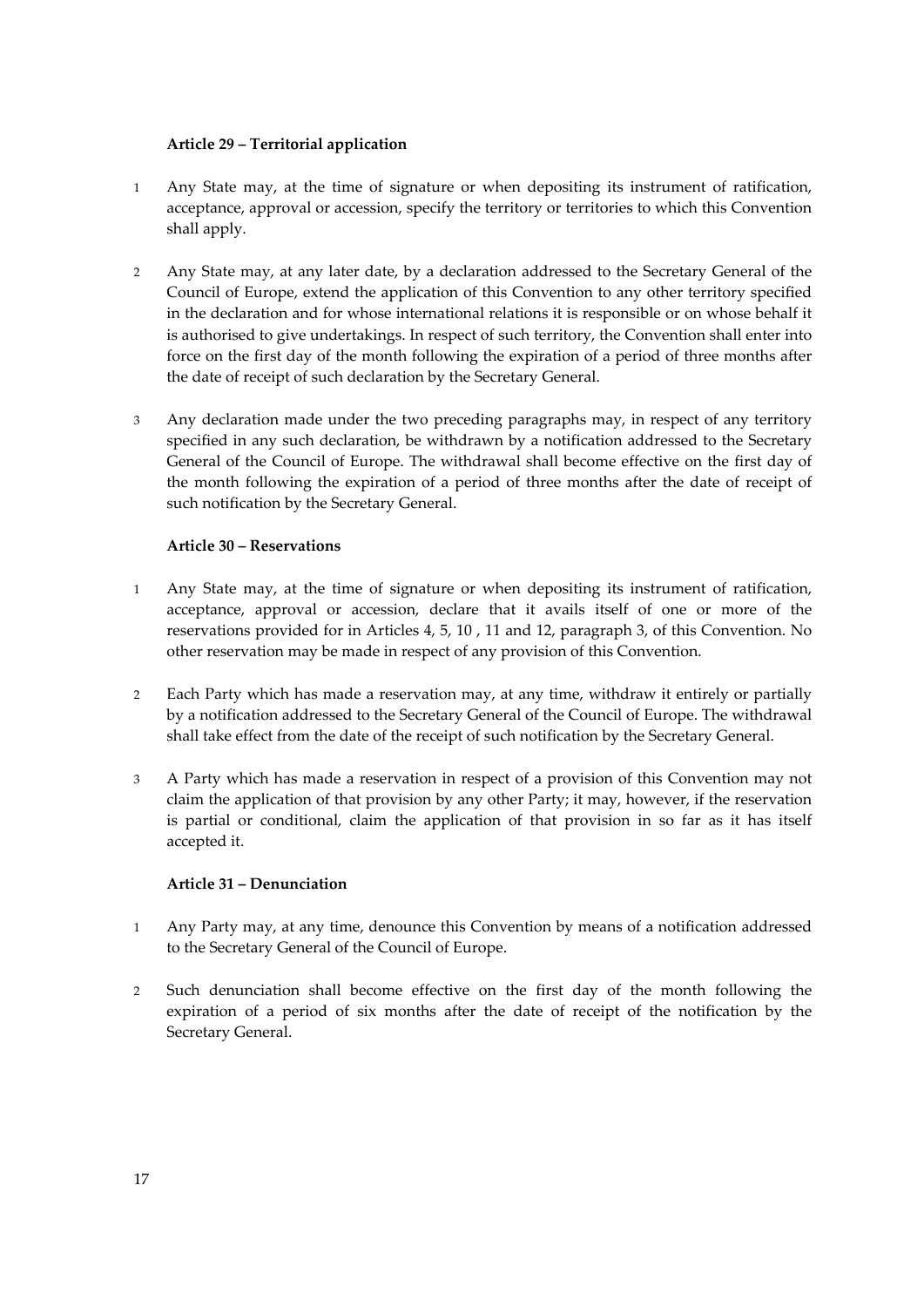## **Article 29 – Application territoriale**

- 1 Tout Etat peut, au moment de la signature ou au moment du dépôt de son instrument de ratification, d'acceptation, d'approbation ou d'adhésion, désigner le ou les territoires auxquels s'appliquera la présente Convention.
- 2 Tout Etat peut, à tout autre moment par la suite, par déclaration adressée au Secrétaire Général du Conseil de l'Europe, étendre l'application de la présente Convention à tout autre territoire désigné dans la déclaration, dont il assure les relations internationales ou au nom duquel il est autorisé à prendre des engagements. La Convention entrera en vigueur à l'égard de ce territoire le premier jour du mois qui suit l'expiration d'une période de trois mois après la date de réception de la déclaration par le Secrétaire Général.
- 3 Toute déclaration faite en application des deux paragraphes précédents peut être retirée, en ce qui concerne tout territoire désigné dans cette déclaration, par notification adressée au Secrétaire Général du Conseil de l'Europe. Le retrait prendra effet le premier jour du mois qui suit l'expiration d'une période de trois mois après la date de réception de la notification par le Secrétaire Général.

## **Article 30 – Réserves**

- 1 Tout Etat peut, au moment de la signature ou au moment du dépôt de son instrument de ratification, d'acceptation, d'approbation ou d'adhésion, déclarer faire usage d'une ou de plusieurs réserves prévues aux articles 4, 5, 10, 11 et 12, paragraphe 3, de la présente Convention. Aucune autre réserve n'est admise aux dispositions de la présente Convention.
- 2 Toute Partie qui a formulé une réserve peut, à tout moment, la retirer en tout ou en partie, en adressant une notification au Secrétaire Général du Conseil de l'Europe. Le retrait prendra effet à la date de réception de la notification par le Secrétaire Général.
- 3 La Partie qui a formulé une réserve au sujet d'une disposition de la présente Convention ne peut prétendre à l'application de cette disposition par une autre Partie ; toutefois, elle peut, si la réserve est partielle ou conditionnelle, prétendre à l'application de cette disposition dans la mesure où elle l'a elle-même acceptée.

# **Article 31 – Dénonciation**

- 1 Toute Partie peut, à tout moment, dénoncer la présente Convention au moyen d'une notification adressée au Secrétaire Général du Conseil de l'Europe.
- 2 La dénonciation prendra effet le premier jour du mois qui suit l'expiration d'une période de six mois après la date de réception de la notification par le Secrétaire Général.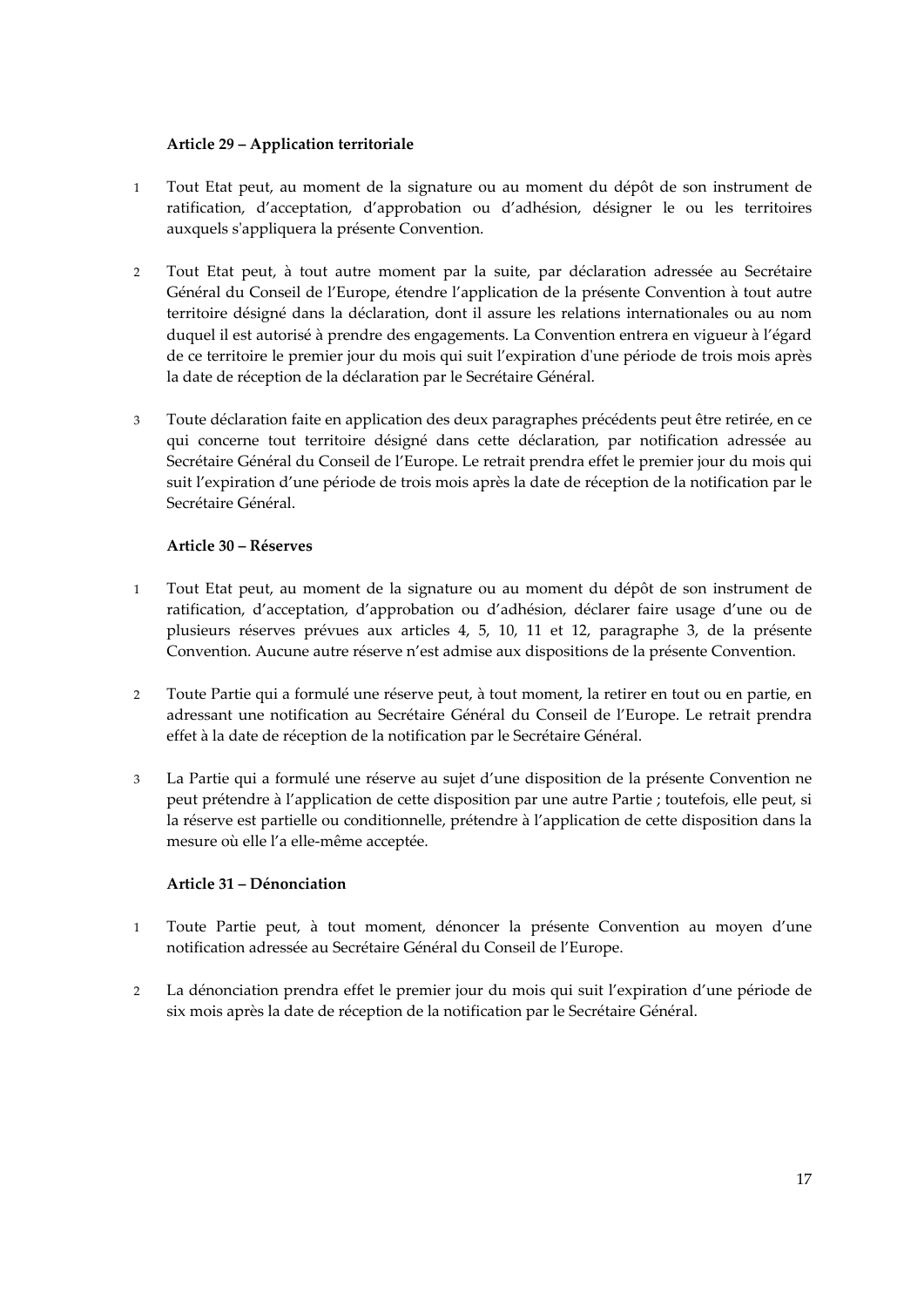#### **Article 32 – Notifications**

The Secretary General of the Council of Europe shall notify the member States of the Council of Europe, the non-member States which have participated in its elaboration, any Signatory, any Contracting State and any other State which has been invited to accede to this Convention of:

- a any signature;
- b the deposit of any instrument of ratification, acceptance, approval or accession;
- c any date of entry into force of this Convention in accordance with Article 27, paragraphs 3 and 4; Article 28, paragraph 2, and Article 29, paragraph 2;
- d any amendment adopted in accordance with Article 26 and the date on which such an amendment enters into force;
- e any reservation and withdrawal of reservation made in pursuance of Article 30;
- f any denunciation made in pursuance of Article 31;
- g any other act, declaration, notification or communication relating to this Convention.

In witness whereof the undersigned, being duly authorised thereto, have signed this Convention.

Done at Nicosia, this 19th day of May 2017, in English and in French, both texts being equally authentic, in a single copy which shall be deposited in the archives of the Council of Europe. The Secretary General of the Council of Europe shall transmit certified copies to each member State of the Council of Europe, to the non-member States which have participated in the elaboration of this Convention, and to any State invited to accede to this Convention.